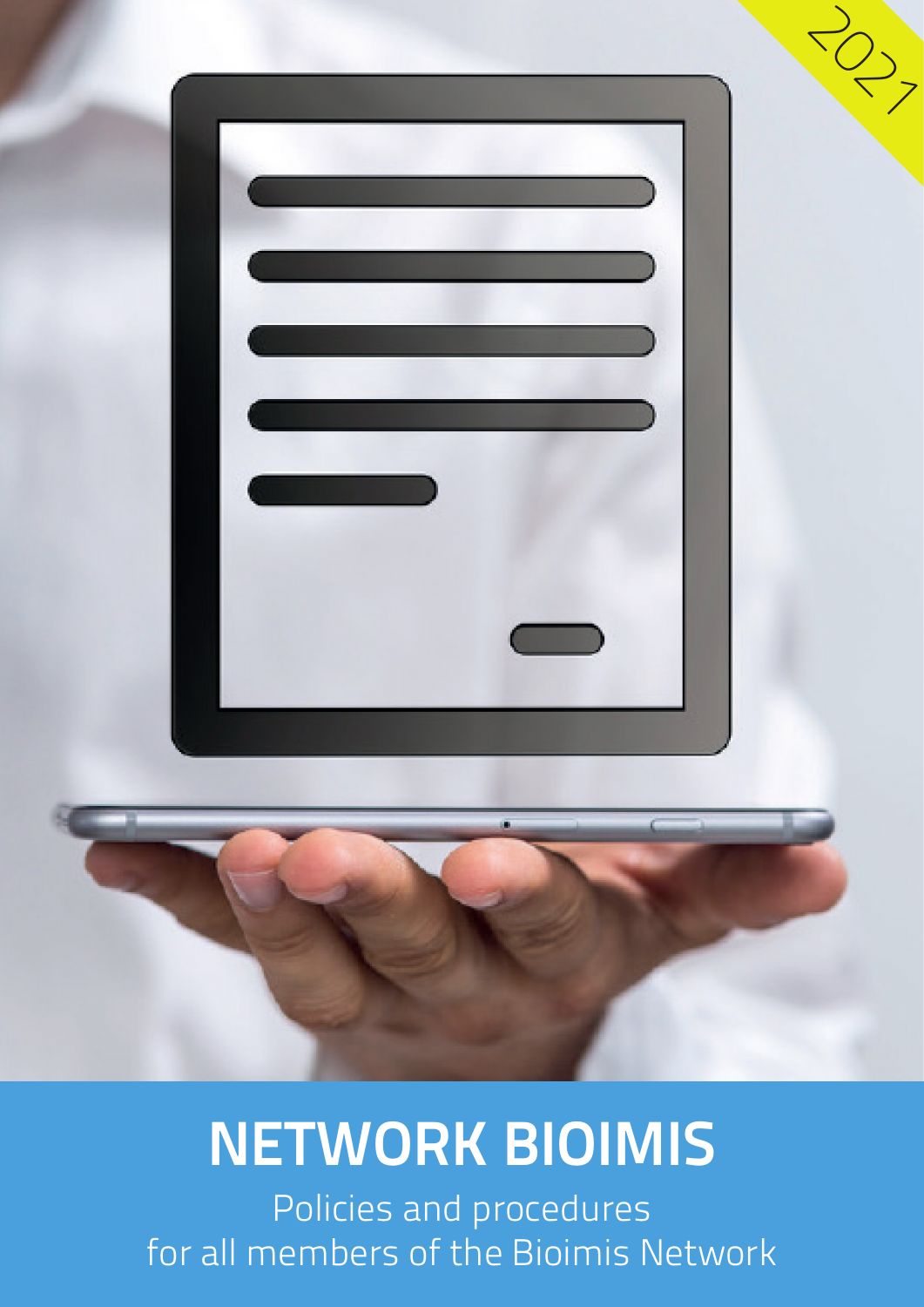

INDEX:

| L.    |                                       | <b>INTRODUCTION</b><br>3                                           |             |  |
|-------|---------------------------------------|--------------------------------------------------------------------|-------------|--|
| II.   |                                       | <b>CODE OF CONDUCT</b><br>3                                        |             |  |
| III.  |                                       | THE COMPANY'S OBLIGATIONS<br>3                                     |             |  |
| IV.   |                                       | THE PROMOTERS' OBLIGATIONS<br>4                                    |             |  |
| v.    |                                       | <b>DEFINITIONS</b>                                                 |             |  |
| VI.   | STATUS OF SALES INTERMEDIARY PROMOTER |                                                                    |             |  |
|       | А.                                    | <b>INDEPENDENT STATUS</b>                                          | 6           |  |
|       | B.                                    | REQUIREMENTS FOR THE APPLICATION TO BECOME A BIOWORLD PROMOTER     | 7           |  |
|       | C.                                    | APPLICATION ELABORATION                                            | 7           |  |
|       | D.                                    | <b>FALSIFIED REGISTRATION</b>                                      | 7           |  |
|       | Е.                                    | <b>IDENTIFICATION CODE</b>                                         | 8           |  |
|       | F.                                    | MULTIPLE ACCOUNTS OF PROMOTERS                                     | 8           |  |
|       | G.                                    | DURATION OF THE PROMOTER STATUS                                    | 8           |  |
|       | Н.                                    | SPONSOR MODIFICATION                                               | 8           |  |
|       | I.                                    | SALE OR CESSION OF THE PROMOTER STATUS                             | - 9         |  |
|       | $\mathbf{L}$                          | <b>BENEFICIARIES</b>                                               | - 9         |  |
|       | К.                                    | SPONSORSHIP RIGHTS AND RESPONSIBILITIES                            | 9           |  |
|       | L.                                    | STATUS OF INTERMEDIARY PROMOTER FOR INTERNATIONAL SALES            | 9           |  |
|       | M.                                    | DEVELOPMENT OF NEW MARKETS                                         | 9           |  |
|       | N.                                    | ANNUAL FEE FOR THE ACCOUNT ADMINISTRATION                          | .10         |  |
|       | О.                                    | <b>VOLUNTARY CANCELLATION</b>                                      | $\sqrt{10}$ |  |
|       | $P_{\cdot}$                           | UNILATERAL RESOLUTION                                              | 10          |  |
| VII.  | THE COMPANY'S PRODUCTS AND SERVICES   |                                                                    | 10          |  |
|       | А.                                    | <b>ORDERS</b>                                                      | 10          |  |
|       | B.                                    | <b>CUSTOMER PROGRAMS</b>                                           | 10          |  |
|       | C.                                    | RELATIONSHIP BETWEEN PROMOTERS AND COMPANY EMPLOYEES               | 11          |  |
|       | D.                                    | PROCEDURES FOR RETURNS AND RIGHT OF WITHDRAWAL                     | 11          |  |
| VIII. |                                       | <b>COMPENSATION</b>                                                | 11          |  |
| IX.   |                                       | <b>LIMITATIONS</b>                                                 |             |  |
| Х.    |                                       | TRANSLATIONS IN FOREIGN LANGUAGES                                  |             |  |
| XI.   |                                       | PRIVACY DECLARATION<br>19                                          |             |  |
| XII.  |                                       | <b>CHANGES TO THE PROGRAM</b><br>20                                |             |  |
| XIII. |                                       | <b>CLAUSE OF NON RENUNCIATION</b><br>20                            |             |  |
| XIV.  |                                       | <b>EXECUTION OF THE PROVISIONS</b><br>20                           |             |  |
| XV.   |                                       | APPLICABLE LEGISLATION, JURISDICTION AND THE COMPETENT COURT<br>20 |             |  |
| XVI.  |                                       | <b>CONTACTS</b>                                                    | 20          |  |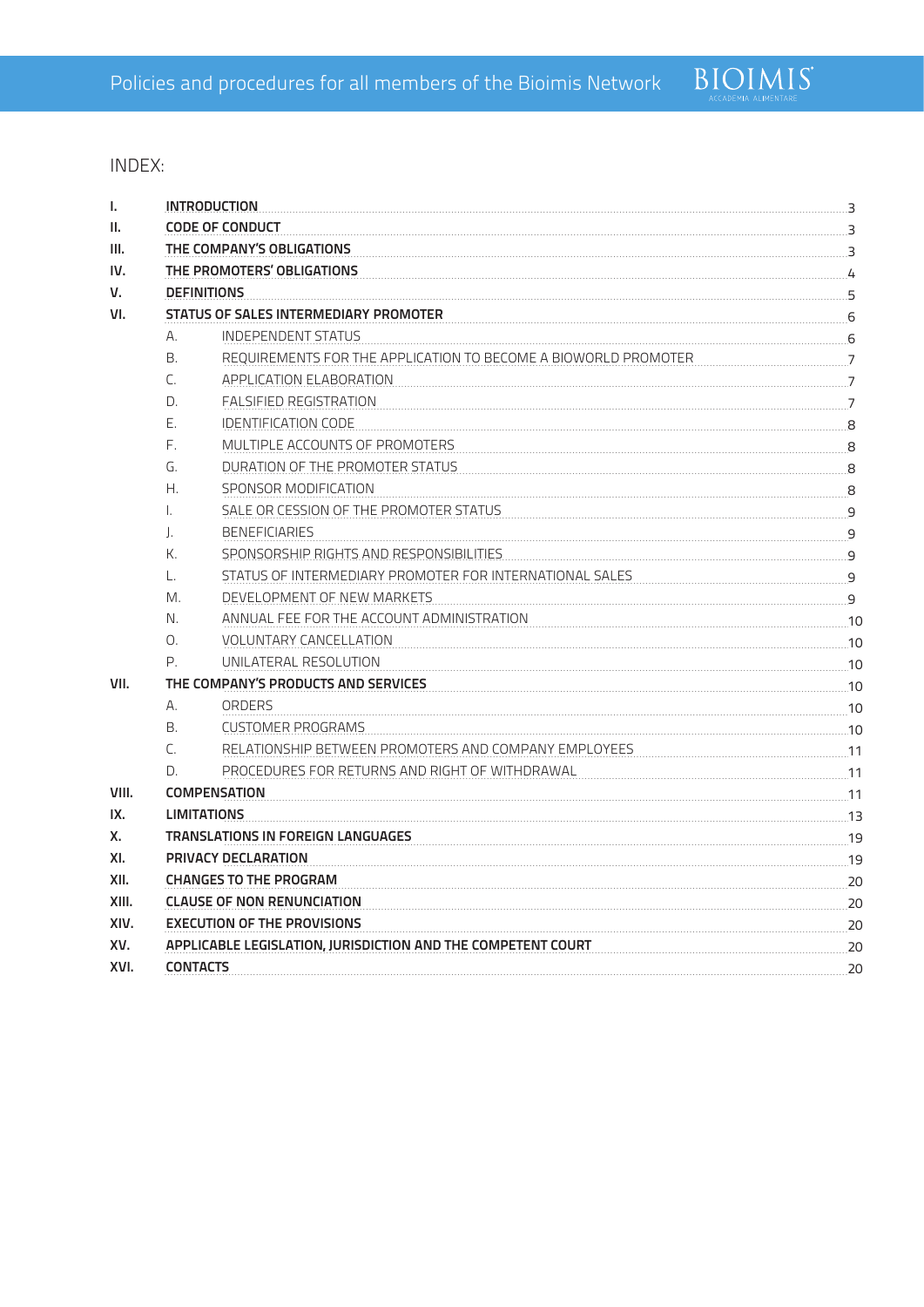## **I. PREFACE**

Welcome to the BIOWORLD group.

We welcome you to the Bioimis Network.

You have decided to embark on this journey with Bioworld and, even if simple, the road ahead of you will not necessarily be easy to travel.

**BIOIMIS** 

Your success as a promoter of the Bioimis Program will be directly proportional to the quality of the relationships you establish with customers and with all the Promoters you sponsor.

This document aims to promote harmony and ensure fairness in the application of the rules by offering everyone the same opportunities.

Anyone joining the Bioimis Network will realize that applying what is written in this document will help to provide an authentic and high quality service, which in turn will result in greater success and recognition.

The purpose of this document establishes the respective duties, responsibilities and obligations of all the parties involved, authorizing an individual to carry out the activity of Promoter Bioworld in compliance with what is reported here.

We present this document with great confidence in what will be the results you can get with us. Your Success depends on you and therefore we invite you to fully follow the rules listed here below.

# **II. CODICE DI CONDOTTA**

First of all BIOWORLD lays its foundations on values that represent the cornerstones of our activity: integrity, setting an example and offering trust.

In every moment of the activity you shall treat customers and your fellow Promoters with respect, proving you are willing to offer your help, by sharing your positive experiences.

All activities will be judged by common sense and based on what is reported in this document.

Any attitude or action contrary to what is reported will be immediately sanctioned with a recall or closure of the collaboration relationship as provided for by art. 9 of the Application.

To become a Promoter of the Bioimis Program, the applicant is obliged to agree to conduct business in accordance with this Code of Conduct, which ensures high standards of integrity and professionalism throughout the Bioworld network as well as protecting and defending the overall commercial image of the Company.

# **III. OBBLIGHI DELLA SOCIETA'**

- A. The Company shall:
	- 1. behave in an ethical and professional way;
	- 2. provide the members of the Bioimis Network with information on the organization and sales in order to be able to manage the business activities;
	- 3. reward Promoters by following the indications in the approved Compensation Plan;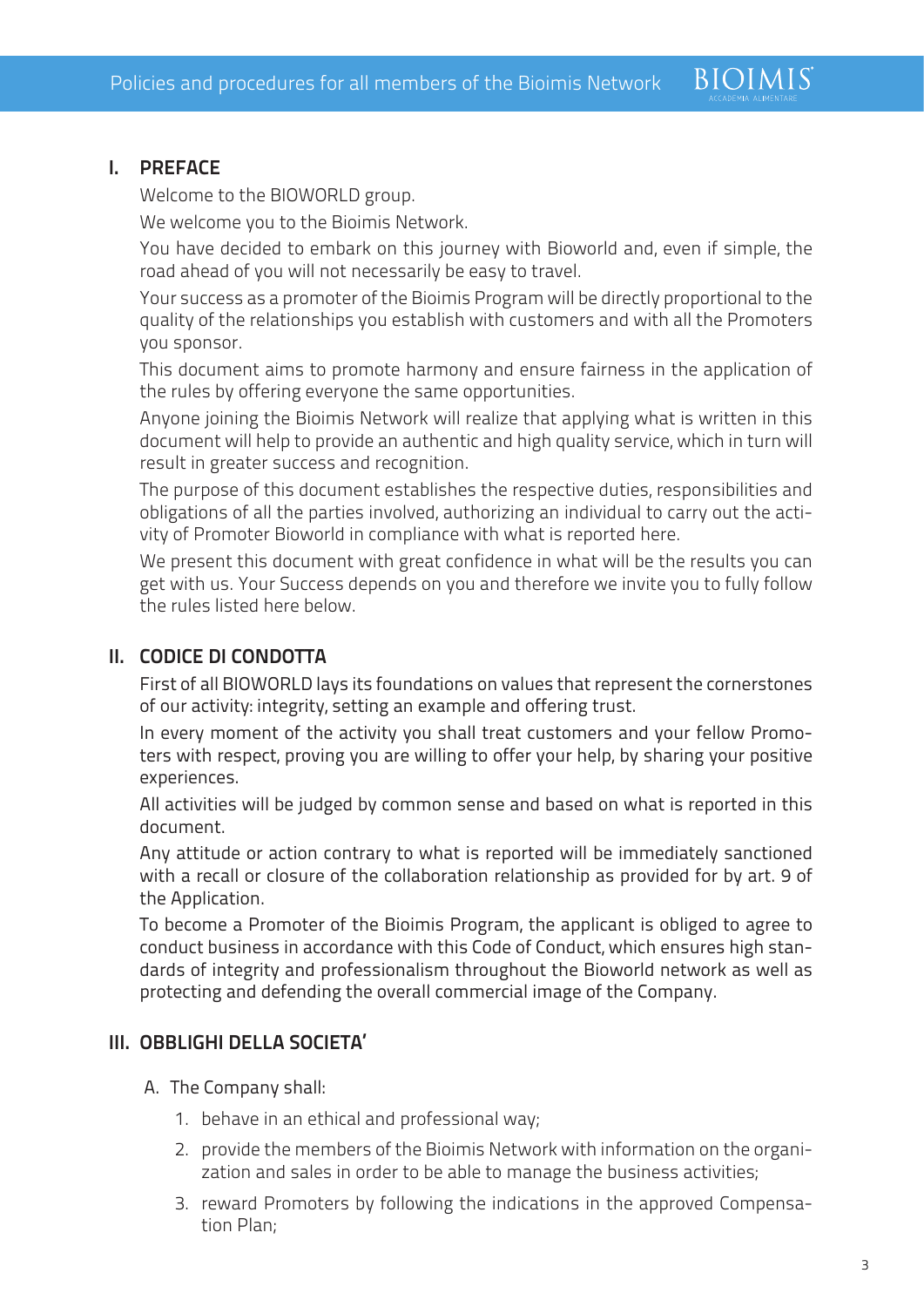- 4. treat all Promoters without prejudice or favors;
- 5. take all possible measures to ensure that the policies to promote the Bioimis Programs and/or products and/or services are carried out in accordance with the applicable legislation;
- 6. take all measures to ensure that the recruitment activities of Promoters are carried out according to principles of correct information and good faith.
- B. The Company shall not: :
	- 1. guarantee the achievement of success that will depend on each Promoter's skills and on adequate effort;
	- 2. recognize commissions or bonuses for the mere recruitment of other people;
	- 3. tolerate that everyone, both Customers and/or Promoters enrolled in the Bioimis Network, put pressure on potential customers for the purchase of services or products offered or bear that the Promoters themselves put pressure on other subjects in order to make them join the Bioimis Network;
	- 4. allow the Bioimis Nutritional Programs and/or proposed products to be misleadingly advertised or in any form this may occur;
	- 5. resolve or cease collaborative relationships with anyone registered in the Network without having followed the due procedure.

# **IV. THE PROMOTERS' OBLIGATIONS**

- A. Promoters shall:
	- 1. conduct business in an ethical and professional manner;
	- 2. spread and describe the compensation plan only as specified in the related document and as reported herein;
	- 3. respect, in relations with customers, laws and regulations to protect consumers where applicable;
	- 4. provide in good faith the necessary training, motivation and support both to Customers and to Promoters of their organization.
- B. Promoters shall not:
	- 1. undertake deceptive, illegal or immoral business activities or recruitment practices;
	- 2. undertake sales or recruitment practices by exerting pressure;
	- 3. make claims or give misleading guarantees regarding the Company, the Bioimis Nutritional Programs and/or other proposed products;
	- 4. sponsor or recruit minors or people who are not able to consciously make a decision;
	- 5. conduct business activities in areas other than the Territory where Bioworld conducts its business
	- 6. debase, diminish or make negative statements about the Company, the Pro-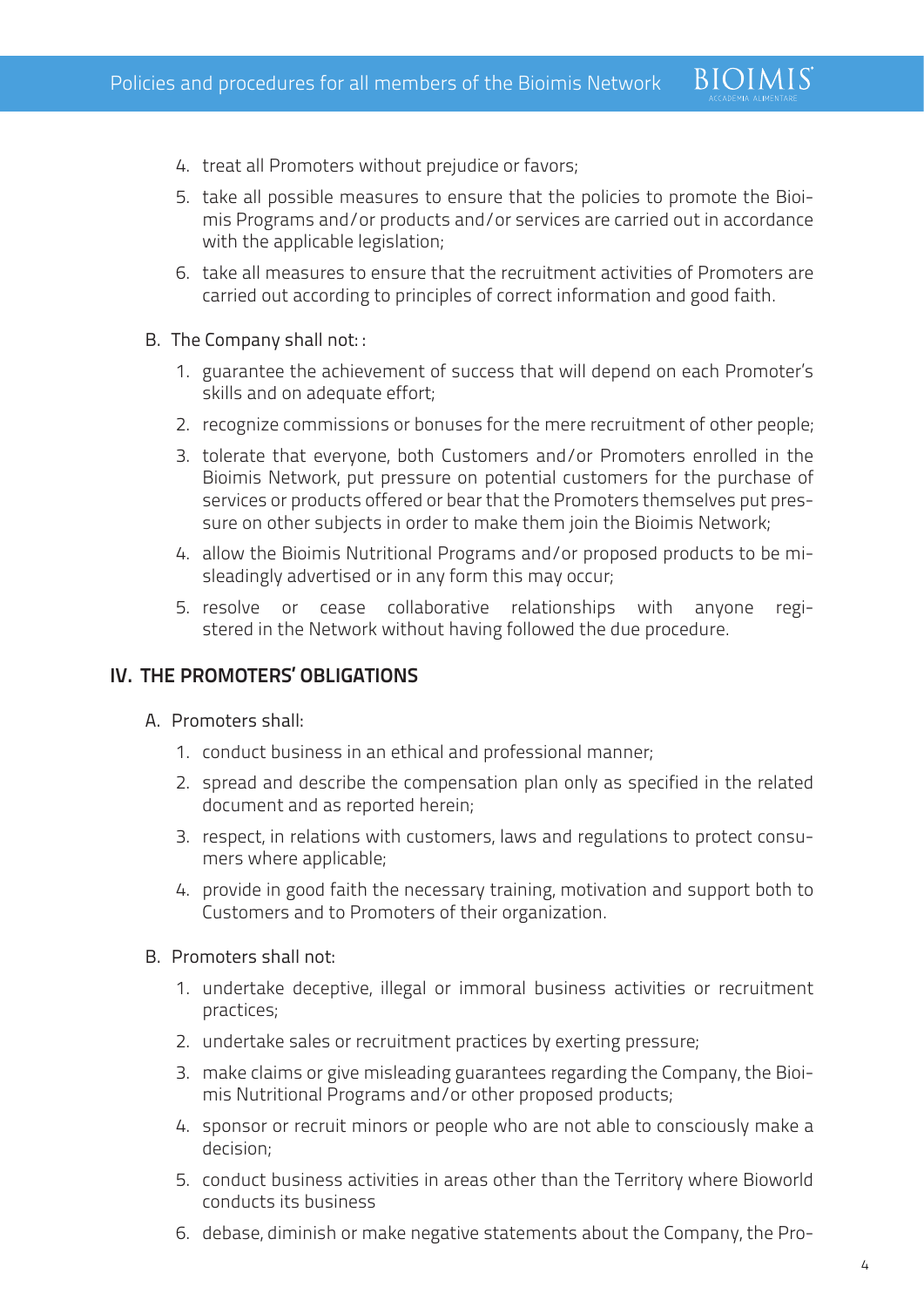moters, the Bioimis Nutritional Programs or other proposed products, the Compensation Plan, officials, managers or employees of the Bioworld company

**BIOIMIS** 

# **V. DEFINITIONS**

Unless otherwise stated, the terms indicated below will have the following meaning if used in the Contract and in other company documents, present in the Promoter's reserved area or subject of public communications:

- **A. Active**: a Promoter is considered active starting from the payment of the annual network subscription fee. 12 months later promoters can renew their registration by paying the required fee again.
- **B. Active Line:** Line means having a Promoter or Structure directly connected regardless of the qualification acquired. The Line is considered active when a directly connected Promoter has personally, or through their structure, sold a Bioimis Program or the payment of a monthly fee for a Sold Program has been carried out.
- **C. Compensation Period:** the time interval used to calculate the bonuses and targets to be achieved, on a monthly and annual basis.
	- 1. MONTHLY commission periods: calculated based on the calendar month from midnight on day 1 (00:00.00) until 23:59.59 on the last day of the month, Italian time zone (UTC/GMT +1 hour)
	- 2. ANNUAL commission periods: calculated according to the calendar year from midnight on day 1 of the year (00:00.00) until 23:59.59 on the last day of the year, Italian time zone (UTC/GMT + 1 hour)
- **D. Bioimis Coin (BC):** Virtual currency used in the Bioimis Network for the uniformity of remuneration in relation to the vending of the Bioimis Nutritional Programs all over the world. Each service or product placed on sale is given a value in Bioimis Coins and on each service or product sold by a Promoter, a percentage calculated in Bioimis Coins is paid to the Promoter. Each Bioimis Coin will have a value of € 1
- **E. Bioimis Coin Purchase Value:** the value in Bioimis Coins assigned to a service or product sold. The Purchase Value Bioimis Coin is used to record business activity, qualifications and to calculate commissions.
- **F. Customers:** Customers are the buyers of the Bioimis Nutritional Programs or products offered within the Bioimis platform.
- **G. Promoters:** those who register through the appropriate Application to become a Promoter in the Bioimis Network.
- **H. Structure:** the Promoter's organization.
- **I. Direct:** any customer or first level Promoter.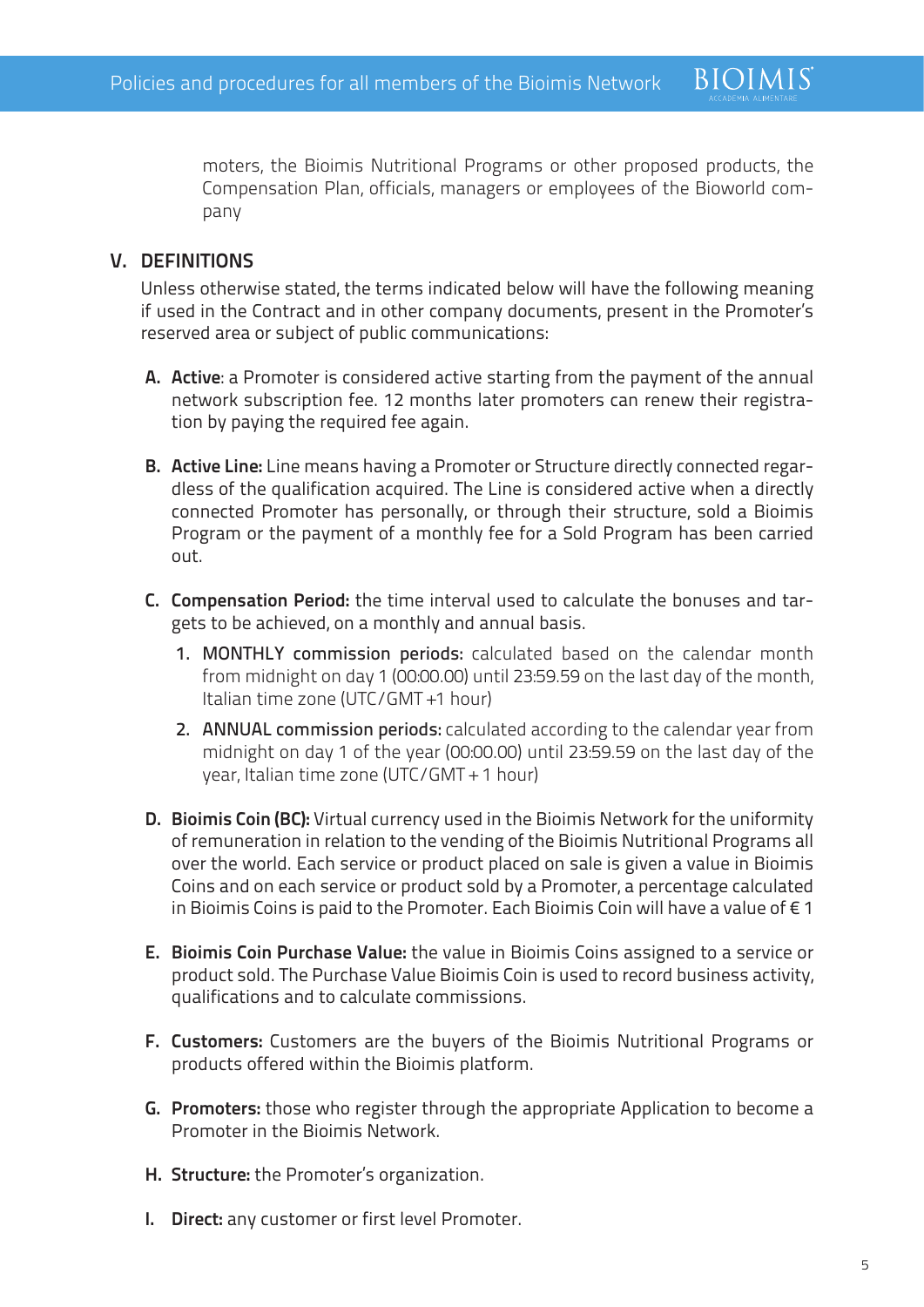- **J. BC STRUCTURE (BCS):** the total value in Bioimis Coins produced by all sales generated by the structure.
- **K. BC 5th STRUCTURE (BCS5):** the total value in Bioimis Coins produced by all sales generated by the structure up to the 5th level in depth.
- **L. Identification Code:** the unique number assigned to Customers and Promoters who carry out their action to sponsor the sales of the Bioimis Nutritional Programs or the Network Marketing activity. The Identification Code is used by new Customers and/or new Promoters who, after being contacted and made aware of the purchase of the Bioimis Nutritional Program or the Network Marketing activity, enter this code; the first to be entitled to a discount on purchases and the latter to connect to the Sponsor's Network. Both Customers and Promoters must refer to this number in all correspondence and in all relations with the Company.
- **M. Contract:** a) the "Application" to become a Bioworld Promoter; b) the document called "Policies and Procedures"; c) the document called "Compensation Plan"; d) the "General Conditions of Purchase of the Bioimis Program and use of the Site".
- **N. Line:** descendant line of sponsorship that, starting from the Promoter at the head, expands to innumerable levels of depth.
- **O. Level:** the positioning history of people in a structure.
- **P. Orphan:** a Requestor without a Sponsor.
- **Q. Title for commission purposes:** the actual title for which a Sales Intermediary Promoter qualifies in the BIOWORLD Compensation Plan in a given period.
- **R. Sponsor:** the person who introduced you to BIOWORLD.

#### **VI. STATUS OF SALES INTERMEDIARY PROMOTER**

Promoter Status does not represent a subordinate or quasi-subordinate relationship in any way. The only purchase required to become a Promoter in the Bioimis Network is that of the registration fee which includes, in addition to the personalized duplication of the official Bioimis website, the tools and information necessary to conduct the business in an efficient and ethical manner. A person will start their own business using their own name. A user can make use of a single Promoter status that carries the name of an individual.

#### A. INDEPENDENT STATUS

- 1. Promoters are self-employed without any bond of subordination with the Company.
- 2. The stipulation of this Contract does not create any relationship between the Company and the Promoter, nor shall the latter claim to be part, in any way or form, of a relationship between the employer and employee, agency, sales agent, partnership, affiliation or joint venture between the Company and the Promoter.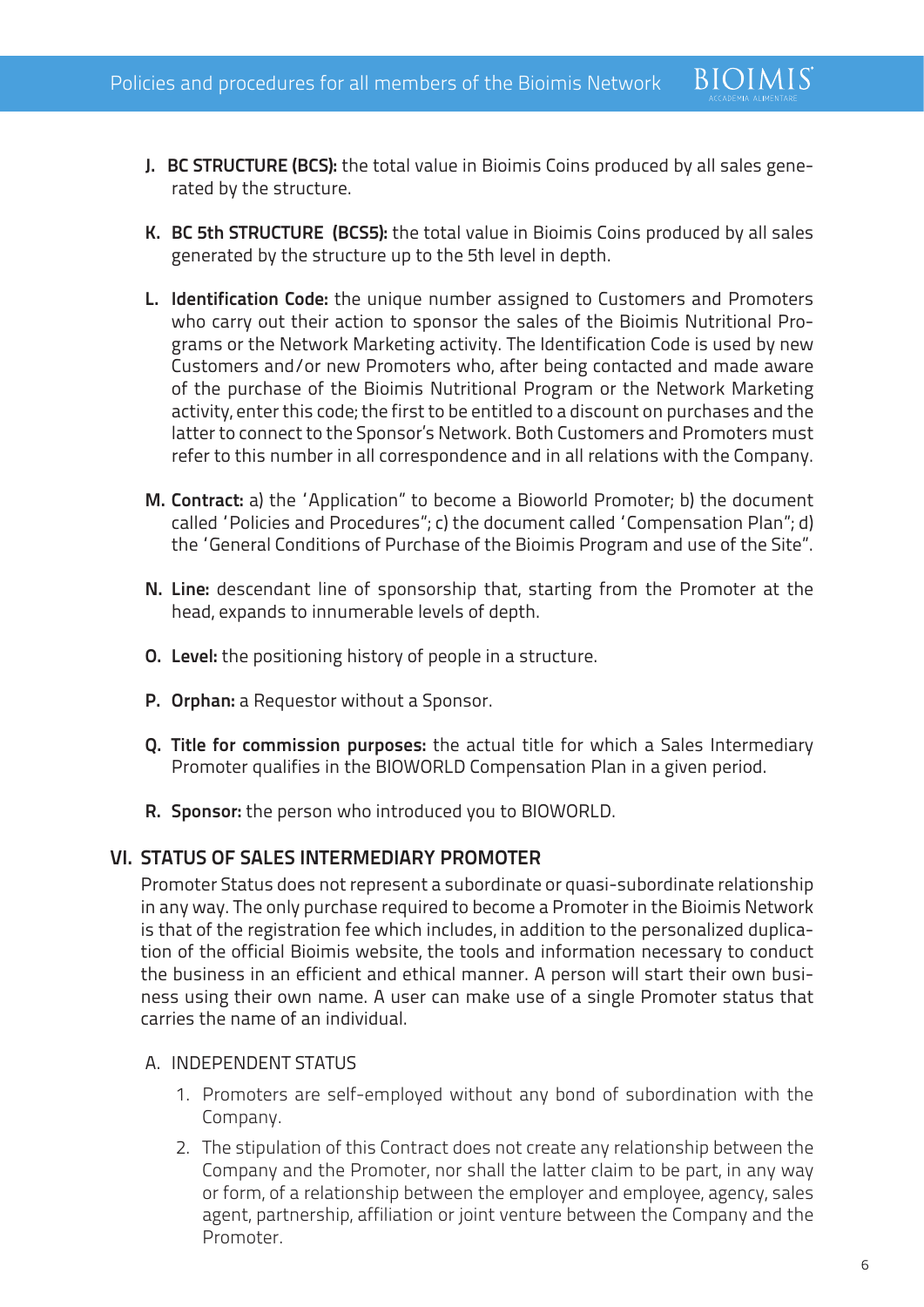- 3. Promoters must comply with all applicable rules and regulations relating to the purchase of the Bioimis Nutritional Programs.
- 4. Promoters are solely responsible for the declaration and payment of any taxes or taxes associated with their sales intermediary activity, according to the regulations in force in their country.
- 5. Promoters are solely responsible for providing their own equipment and tools necessary for carrying out their business activities such as telephone, transport, professional services, office equipment, office supplies and liability insurance.
- 6. Promoters are solely responsible for obtaining their own business premises, if necessary, and setting up their own working hours.

## B. REQUIREMENTS FOR THE APPLICATION TO BECOME A BIOWORLD PROMOTER

- 1. The Company is required to obtain from the applicant the data that identify him/her for tax purposes in their country of residence. According to its contractual rights, the Company refuses to grant a position to any person who is unable or unwilling to provide all the data required on the contract. It is the sole responsibility of the applicant/Promoter to make sure that he/she operates according to the provisions of the country in which he/she operates.
- 2. The Company reserves the right to reject an Application or terminate a Contract already in force if it becomes aware that the data requested in the contract and communicated during the registration process were incorrect.

#### C. APPLICATION ELABORATION

- 1. The applicant is solely responsible for completing the Application to become a BIOWORLD Promoter. The company will reject incomplete or incorrect applications and has no obligation to notify the applicant or the Sponsor about the refusal.
- 2. If a request is loaded by the Promoter in Pdf directly into the reserved area of the Promoter himself/herself, it is not necessary to send an original application, unless requested by the Company.

#### D. FALSIFIED REGISTRATION

Submitting an Application to become a BIOWORLD Promoter in the name of an individual without that individual's authorization is illegal and strictly prohibited, as well as presenting or pushing someone to present false or invalid information on an Application to become a BIOWORLD Promoter. A person who submits false information about his/her Application to become a BIOWORLD Promoter, or pushes someone to do so, will be subject to the cancellation of the account and will lose all rights deriving from their Promoter status. In such circumstances, BIOWORLD reserves the right to take all legal remedies, both civil and criminal, to protect itself and the sales structure.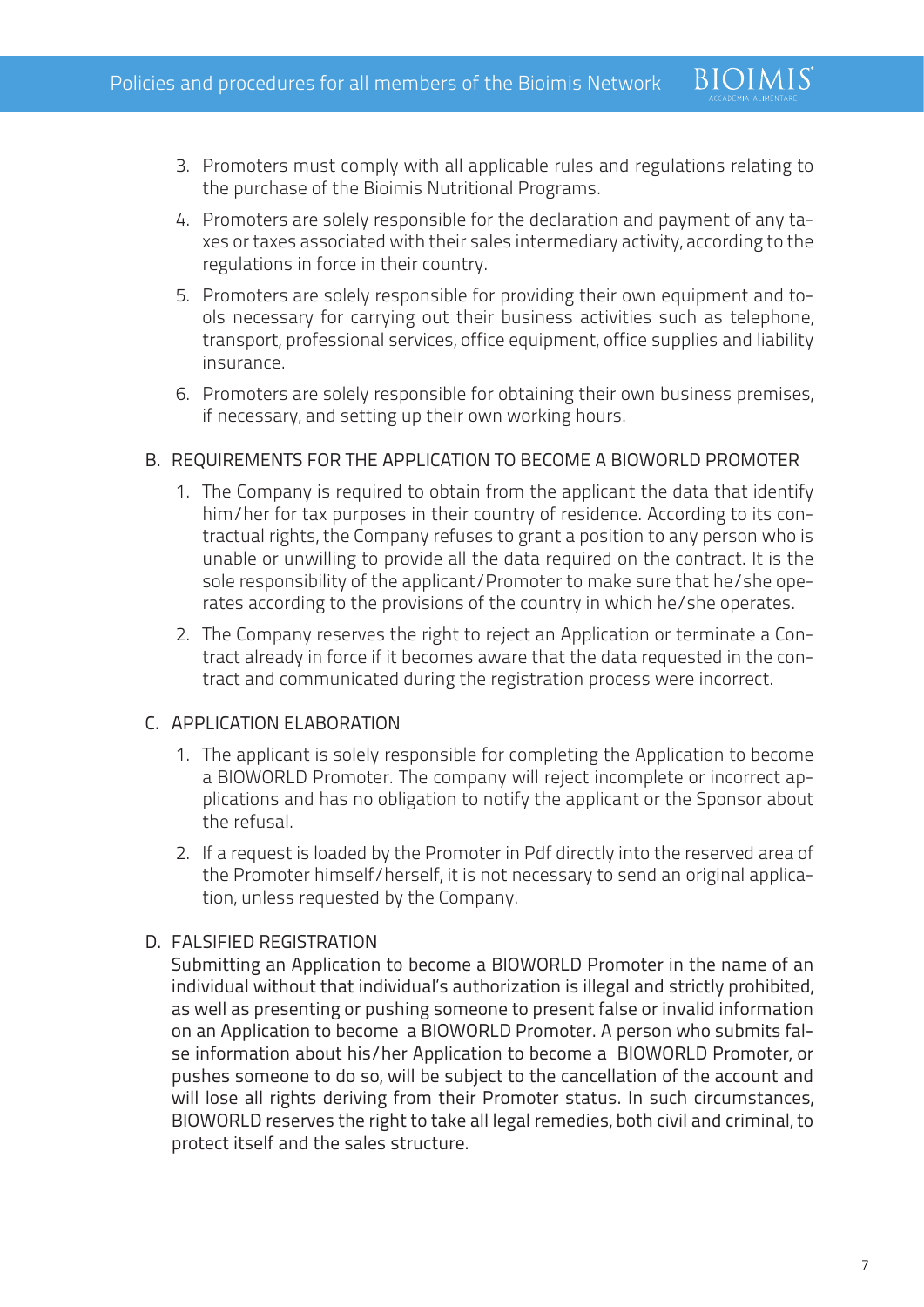#### E. IDENTIFICATION CODE

1. At the time of registration a unique identification code (ID) of the Promoter will be automatically issued to be used to access the reserved area, to sponsor Customers and for the possible future registration of other Promoters

**BIOIMIS** 

- 2. Customers will also have a unique and recognizable identification code
- 3. Promoter and Customer IDs must be reported in all correspondence with the Company.

#### F. MULTIPLE ACCOUNTS OF PROMOTERS

- 1. A family unit (spouses or cohabitants or other dependent family members residing at the same address) cannot maintain more than one Promoter account.
- 2. In the event that multiple accounts are detected, the Company reserves the right to cancel the most recent account(s) without notice to the Promoter. No refunds will be made for the registration fee paid by subsequent accounts.
- 3. The Company reserves the right to decide whether or not to transfer any members of the structure registered as subsequent accounts to the original account.
- 4. A Promoter that pushes the members of the Structure to create and/or maintain multiple entities or who enrolls Promoters already registered by another Promoter (cross-recruitment), will have to face disciplinary action that may also lead to the cancellation of their account.

#### G. DURATION OF THE PROMOTER STATUS

- 1. The duration of the Promoter status is one year from the date of submission of the Application by the Company and may be renewed from year to year as provided for by art. 7 of the Application.
- 2. The Company reserves the right to remove Promoters from the system that remain inactive for a period of 12 (twelve) consecutive months, and any organization personally sponsored by an inactive Promoter may be automatically transferred to the canceled Promoter's sponsor, if any.
- H. SPONSOR MODIFICATION
	- 1. To protect integrity and safeguard the efforts of all Promoters, the Company discourages and rarely authorizes sponsorship changes.
	- 2. Sponsor changes: Promoters who wish to change sponsors have the possibility to cancel their current Promoter status by remaining inactive for 6 (six) months before submitting a new application for admission as Promoter with the Sponsor of their choice. The period of inactivity of 6 (six) months begins with the acceptance by the Company of the cancellation letter signed by the Promoter.
	- 3. If the changes are approved, no adjustments will be made for the commissions or bonuses previously paid.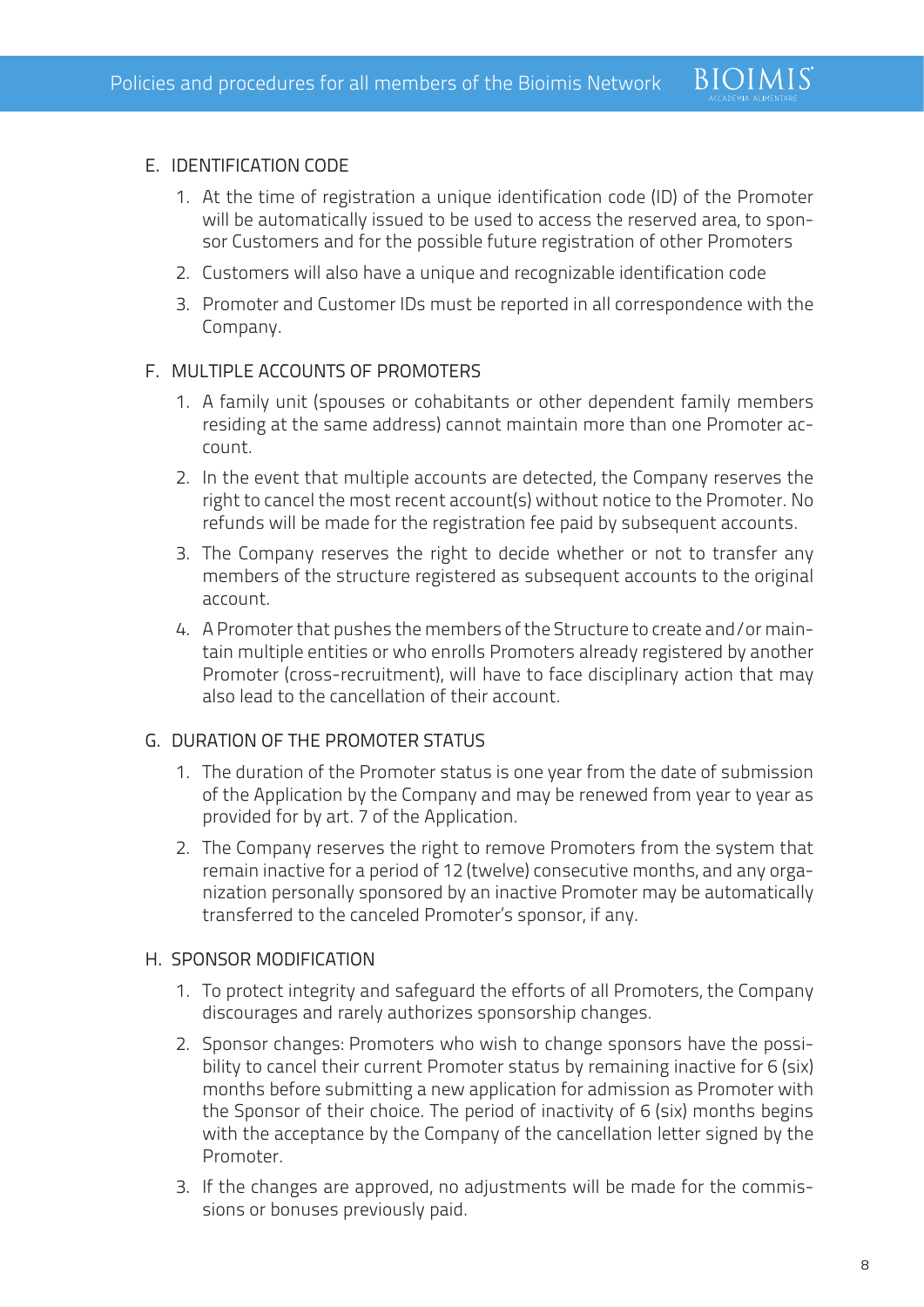#### I. SALE OR CESSION OF THE PROMOTER STATUS

- 1. The status and the related Promoter code may be sold, transferred or assigned (within the same country) only with the prior written approval of the Company; this right will not be unreasonably denied.
- 2. The Bioworld Company has the right of pre-emption to purchase the Promoter's code on equal terms. If the Company announces not to accept, the Promoter Sponsor will have the opportunity to bid or find a buyer, under the conditions proposed to BIOWORLD, within a period of 30 days. Any sale related to the status and code of a Promoter, carried out without complying with these provisions or not in fact respecting the right of BIOWORLD's pre-emption, will not be accepted by the latter.

#### J.BENEFICIARIES

In the event of death or incapacity of the Promoter, the Contract will automatically terminate as it is concluded intuitu personae.

#### K. SPONSORSHIP RIGHTS AND RESPONSIBILITIES

- 1. Promoters have the right to sponsor other people within the Territory.
- 2. Sponsors at all times must emphasize that the success of the Company's compensation plan varies from one Promoter to another and depends on personal efforts, including, but not limited to, the skills and time invested to develop the business. Promoters are rewarded exclusively for the sale of the Bioimis Nutritional Program and/or for products sold through their intermediation or that of their structure. The mere sponsorship of a new Promoter does not generate any compensation of any kind.
- 3. The purpose of the BIOWORLD activity is the sale of the Bioimis Nutritional Programs and/or of the products offered to final consumers; this aspect must be underlined in all presentations of the opportunity offered by the Bioimis Nutritional Programs or/and the proposed products regarding weight control and/or by the activity of being a Sponsor through the Bioimis Network Marketing.
- 4. The Sponsors will refrain from mentioning the competing brands in a negative, denigrating or otherwise illegal manner, and from making negative or denigrating appreciations on competing companies and/or food industries.

#### L. PROMOTER STATUS

- 1. Promoters can conduct business exclusively in the Territory.
- 2. All Promoters registered on the Network are subject to the policies and procedures set by the Company for each country.

#### M. DEVELOPMENT OF NEW MARKETS

- 1. Promoters cannot operate in any country where BIOWORLD does not conduct its business.
- 2. Promoters agree that conducting preliminary launch activities in countries not officially authorized for BIOWORLD's business activity is against the Company's policy.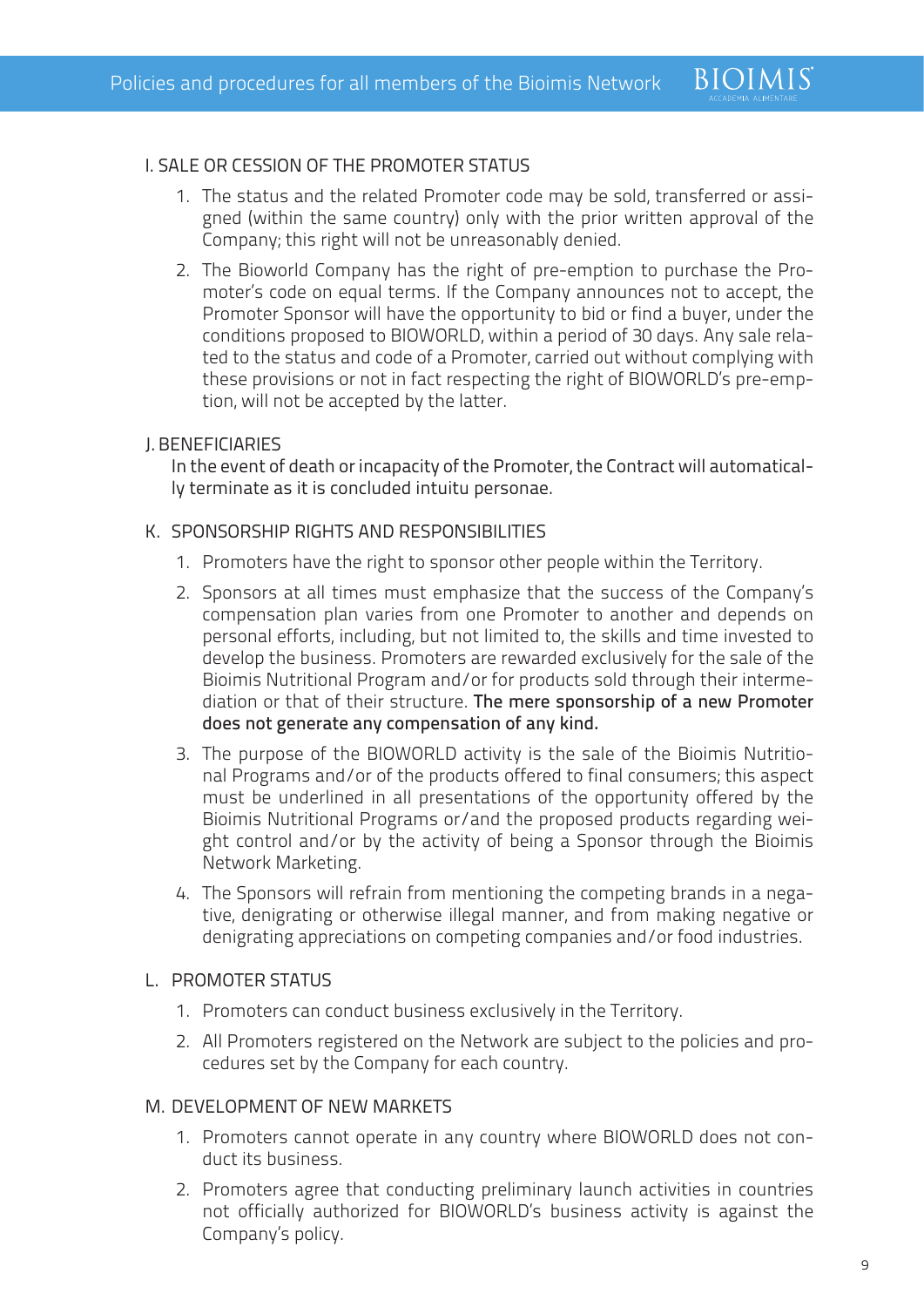#### N. ANNUAL FEE FOR THE ACCOUNT ADMINISTRATION

On the annual expiration date of the Promoter's registration, an annual fee will be applied for the account administration.

**BIOIMIS** 

#### O. VOLUNTARY CANCELLATION

- 1. Promoters may withdraw from the Contract and therefore cancel their Promoter status at any time by sending an email or registered letter with return receipt to be sent to the Company with a 30-day notice.
- 2. Any organization affected by this cancellation will be transferred to the Promoter's Sponsor who withdraws, if any.
- 3. Once the account has been canceled, the former Promoter may not resubmit the application to become a Promoter for six (6) months from the cancellation date, provided that the same was in order at the time of voluntary cancellation.
- 4. The deleted accounts will not be returned under any circumstances to their original placement or title.

#### P. UNILATERAL RESOLUTION

- 1. The Company may terminate the contract with the Promoter immediately and without notice in case of violation of any of the provisions set forth in this document attached to the application for registration to the Network, including any changes made by the Company in its sole discretion.
- 2. The cancellation will become effective on the date on which the written communication will be sent by post, fax or e-mail to the last known address (physical or electronic) of the Promoter or when the Promoter receives effective notification of cancellation.

#### **VII. THE COMPANY'S PRODUCTS AND SERVICES**

#### A. ORDERS

- 1. Each service will be accompanied by a document, which shows the payment made, any administrative costs, taxes and shipping costs.
- 2. The Bioimis Coins related to the orders made by the final consumer are credited to the Promoter within 24 hours, after the company has received the relevant payment and in any case after the activation of the Nutritional Program by the Customer.

#### B. CUSTOMER PROGRAMS

- 1. Promoters will exercise their business in compliance with all the rules, regulations, policies and procedures envisaged by the Company.
- 2. Promoters acknowledge that the Company reserves the right to interrupt the service to a Customer in the event that the company evidences an incorrect behavior on the part of the Customer.
- 3. Sponsor Customers are not authorized to participate in the BIOWORLD compensation program if not registered as Bioimis Network Promoters.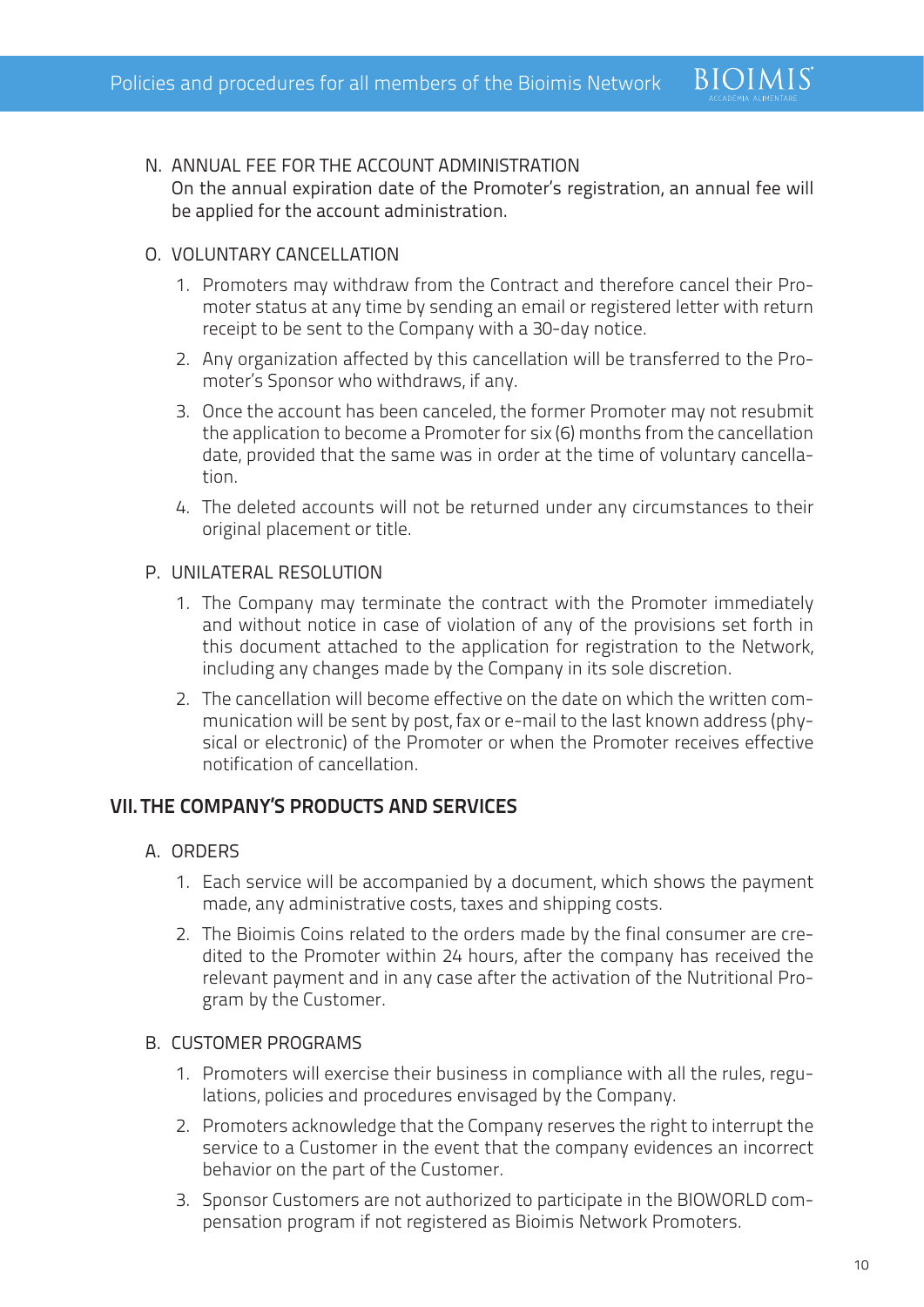### C. RELATIONSHIP BETWEEN PROMOTERS AND COMPANY EMPLOYEES

- 1. In order to protect the rights of Promoters and BIOWORLD employees alike, all calls can be recorded both for training purposes and for verifying compliance.
- 2. Company employees receive appropriate training to be polite and professional in every contact with Promoters, Customers, and the public. In the event that a Promoter receives unresponsive treatment by Company personnel, he/she must document the situation and forward it to the company via email to info@bioimisworld.com.
- 3. Promoters are required to use the same courtesy in dealing with company personnel, via telephone, online or in person.
- D. PROCEDURES FOR RETURNS AND RIGHT OF WITHDRAWAL BY THE NETWORK **MEMBERS** 
	- 1. Each subject may exercise the right to withdraw from the registration as Promoter to the Bioimis Network by requesting the return of the registration fee paid.
	- 2. The Promoter has the right, within 14 working days from the registration as Promoter of the Bioimis Network and from the payment of the registration fee, to exercise the right of withdrawal, consisting in the possibility to renounce to use the online services purchased and to obtain the reimbursement of the price paid, without penalty and without having to specify the reason.
	- 3. To exercise the right of withdrawal you must send, within 14 working days of receipt of the product purchased, a notice in which the desire to withdraw from the purchase contract is clearly manifested indicating, if possible, the original invoice number. This communication must be sent to Customer Service by writing to BIOWORLD S.r.l. Via Macello 45, 35013 Cittadella, Padua, Italy or by e-mail to info@bioimisworld.com
	- 4. If the right of withdrawal will be exercised according to the conditions described, the Promoter will have the right to close the account and refund the full registration fee, no later than 30 days from the moment of receipt of the withdrawal request.

# **VIII. COMPENSATION**

The BIOWORLD Compensation Plan is based on a Network Marketing system, if permitted in your country of residence, which is based on the sale to the Consumer of the Bioimis Nutritional Programs. Promoters who are active as Sponsors are compensated for the services sold through their intermediation or through other Promoters included in their marketing organization. **The detailed BIOWORLD Compensation Plan is attached to this document.** 

**Promoter:** Anyone joining the Bioimis Network can become a Promoter and carry out the activity of Sponsor transforming in this case the Bioimis Coins received in Dollars, Euros or in other available currency.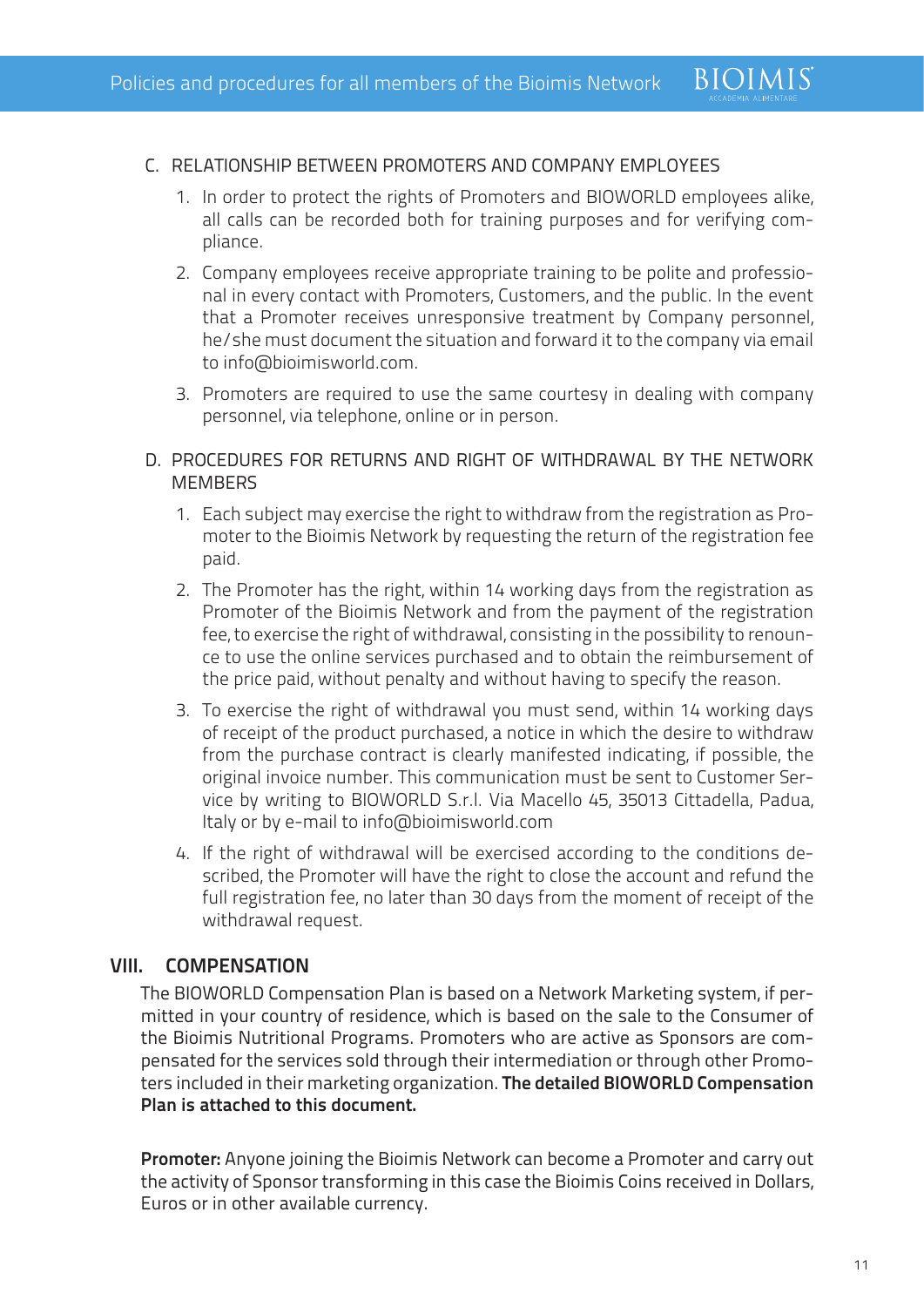Thanks to the tools received and to their own Bioimis Website, personalized with their Own ID (identification code), the Promoter is active both in the promotion of the Bioimis Programs, carrying out the intermediary sale activity, and in the promotion and search for new members to link to their own Structure.

**BIOIMIS** 

Promoters receive their remuneration calculated not only on sales made through direct intermediation (DIRECT COMPENSATION) but also on those produced indirectly through other registered Promoters or Customers connected to their Structure (IN-DIRECT COMPENSATION) based on the criteria established in the document called Compensation Plan.

### **Benefits offered to each contacted person.**

Anyone who purchases one of the services or products offered on the Bioimis Platform, through the code of a Promoter, will be entitled to receive a discount. This way the Network is guaranteed that any user has every interest in inserting the Identification Code of a Customer or a Promoter.

Each service purchased will give you the right to receive Bioimis Coins (the Bioimis virtual currency)

## **The Value of 1 Bioimis Coin = € 1**

#### A. QUALIFICATIONS AND PAYMENTS

- 1. To qualify for direct and indirect compensation, monthly bonuses, incentives, in addition to being active, Promoters must reach the required budgets/qualifications better specified in the Compensation Plan. Moreover:
	- a. The Bioimis Coins earned are credited 15 days after the purchase of a Nutritional Program, or a monthly instalment if paid by subscription. This is because it is necessary to verify the receipts or any payment cancellations.
	- b. The verification of who has reached a new qualification is always carried out 15 days after each month's closure. This is to verify the receipts or any cancellations of orders that have been placed.
	- c. Each qualification reached within a month gives the right to receive the fees due to that qualification already on that month's turnover.
	- d. Indirect payments will always be credited 15 days after each month's closure. This is to make it possible to verify that the proceeds of the produced turnover and the required structure have been achieved.
- 2. Given that the Promoter complies with the terms set out in the enclosed documents "Application to become a Bioworld Promoter", the Company will recognize the Promoter the fees referred to in the BIOWORLD Compensation Plan (see attached).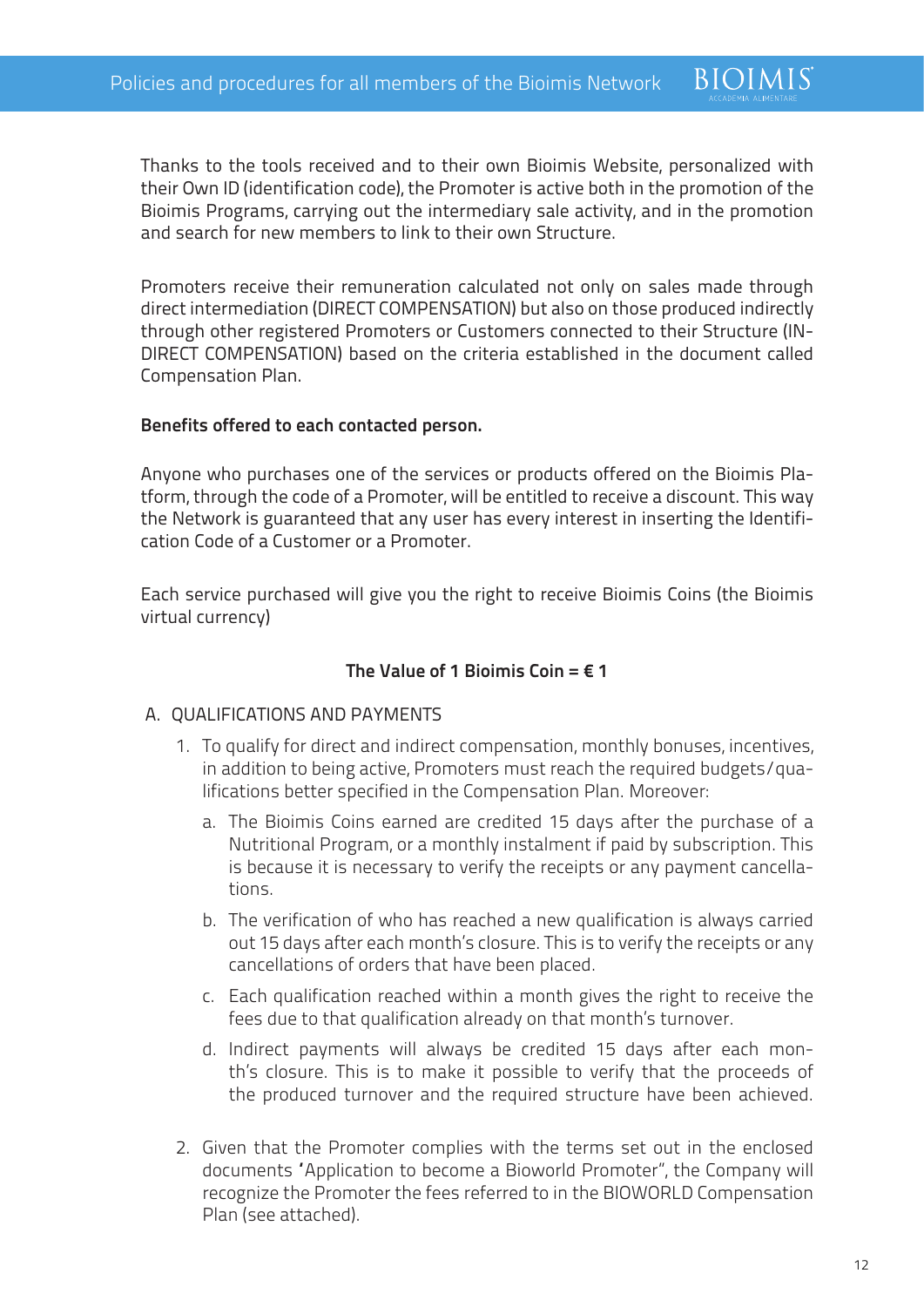3. No compensation and/or bonus are paid on the registration fee paid by members of the Network Marketing, or on all purchases that do not refer to the Bioimis Nutritional Program.

**BIOIMIS** 

- 4. Promoters receive bonuses and commissions based on actual purchases made by final customers through their intermediation.
- 5. If a Promoter detects any discrepancies in the fees, he/she must inform the Company within 15 days of receiving the Bioimis Coins relating to the direct and indirect remuneration, bonuses and/or incentives put in place by the company. Once this term has expired, the Promoter will no longer have the right to challenge the accreditation made by the Company.
- 6. The exchange of Bioimis Coins in currency will be possible for amounts equal to or greater than 100 Bioimis Coins. If the received Bioimis Coins are not equal or higher than this amount, the fees or bonuses will be accumulated in the Promoter's portfolio, visible in the reserved and personalized area of the latter, until the amount of Bioimis Coins does not reach minimum amount to make a change and transfer to your PayPal account. In the case of dissolution of the Contract the amount of Bioimis Coins up to then accumulated even if less than 100 Bioimis Coins will be paid to the Promoter.

#### B. EXPENSES FOR PAYING COMMISSIONS AND/OR BONUSES

1. The costs for currency conversion and for the transfer of commissions to the Promoter's PayPal account will be deducted from Bioworld's financial partner, directly from the sum transferred.

# **IX. LIMITATIONS**

In conducting their business, Promoters must endeavor to promote the services offered by the Company by refraining from any conduct that may be harmful and incongruous.

#### A. ALL ENTRIES TO THE BIOIMIS NETWORK AS PROMOTERS:

- 1. They must faithfully and fairly represent the Company and its services when proposing them to current or potential clients and/or Promoters.
- 2. They shall not enter into a contract or transaction in the name and on behalf of the Company or represent themselves as employees, representatives, agents or privileged sellers of the Company.
- 3. They shall not make any claim regarding therapeutic or curative properties of the Bioimis Nutritional Programs and the products sold by the Company. The Bioimis Nutritional Programs and the Company's products do not claim to diagnose, cure, heal, alleviate or prevent any disease and should never be presented as such.
- 4. They shall not suggest any diagnosis, prognosis, evaluation, cure, description, management or remedy of any illnesses, disorders or diseases.
- 5. They shall not make any false, unreasonable, misleading, or intentionally distorted earning projections to current or potential Promoters.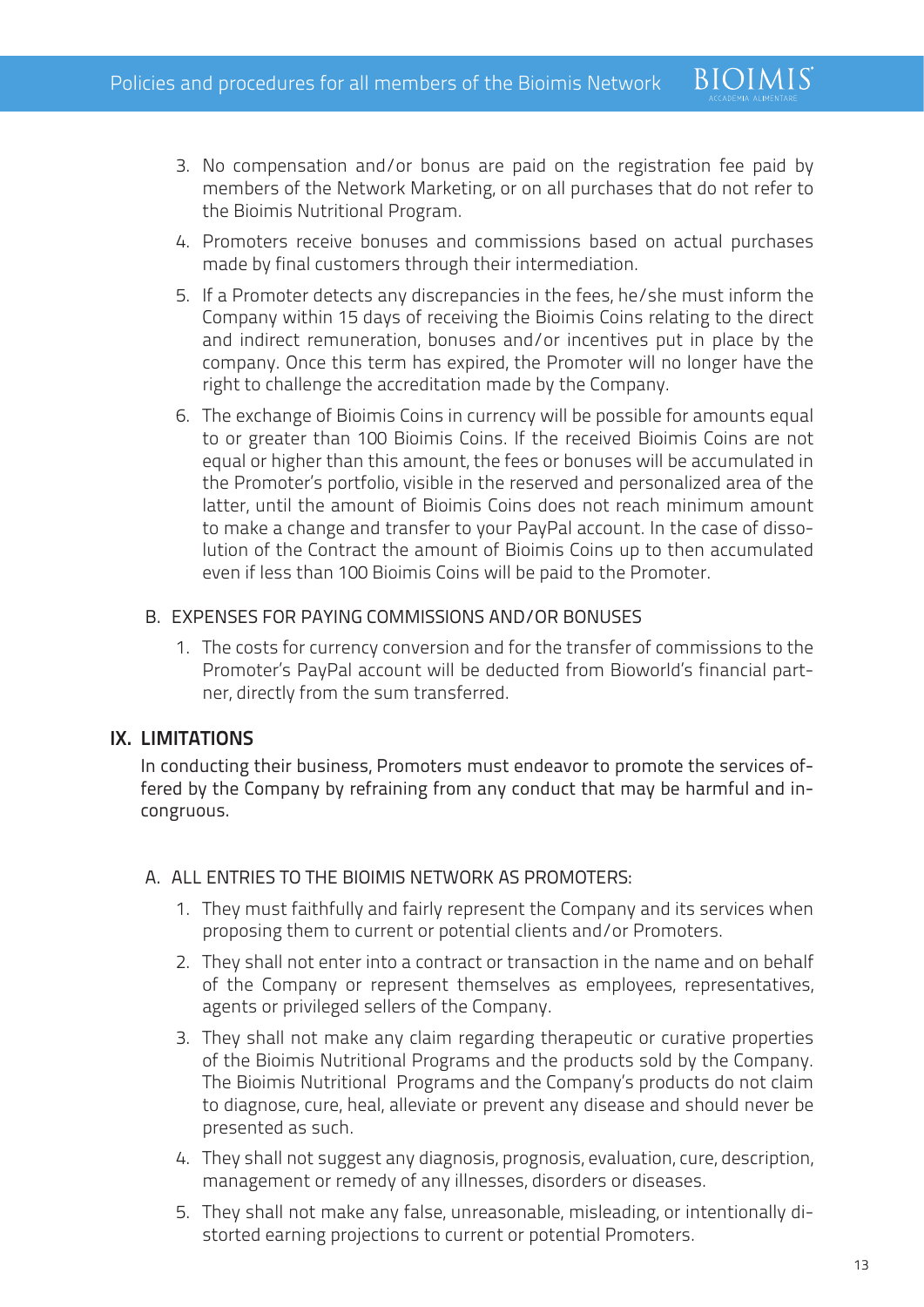6. They shall emphasize that the success of the Company's Network Marketing Program varies from one Promoter to another and depends on personal efforts, including, but not limited to, the skills and time invested in business development.

**BIOIMIS** 

- 7. They shall not state that the Company's plan or product portfolio has been approved or signed by any government representative.
- 8. They are fully responsible for any of their verbal or written statements concerning the Company, the Bioimis Nutritional Programs, products, services and opportunities that do not conform to the material supporting the current and official activity of the Company.

#### B. ADVERTISING

- 1. BIOWORLD compensates its Promoters for the advertising, dissemination and sale intermediation of the Bioimis Nutritional Programs and the proposed products that must be carried out only with the help of the tools provided by the Company
- 2. Retail Stores: The Company's Bioimis Nutritional Programs may not be sold, marketed or distributed in any retail outlet, including, but not limited to, shops, markets, restaurants, hypermarkets, etc.
- 3. The Bioimis Nutritional Programs and/or the products proposed by the Company shall not be proposed, advertised, marketed or distributed in open-air markets, flea markets, bazaars, walking carts or similar places.
- 4. Shows, Exhibitions, Trade fairs: Exhibition on a stand, advertising in forms other than those allowed in the reserved area, promotion of the Bioimis Nutritional Programs or business opportunity offered by the Company in exhibitions, trade fairs, open-air markets or any similar event requires prior written approval from the Company. Requests must be submitted at least 60 days before the event and before signing any contract with the exhibition venue.
- 5. To protect the Bioimis Network Marketing, the Company reserves the discretionary right to prohibit the sale of its services in any place it does not consider acceptable.
- 6. External signs or window display: external signs or window displays advertising the Company or its products will be forbidden in any place except the company offices and/or representative offices.
- 7. Promotional items: with the exception of previously approved promotional items that may be authorized for sale by the Company, no Promoter or any other person, association, company, entity may use the registered Bioimis, Bioworld trademarks in any form, design, color, logo and no promotional items produced independently (e.g. decals on cars/magnets/stickers, key rings, hats, T-shirts, mugs, business cards, banners, stickers, stationery, etc.).
- 8. Use of the Company's trademarks: Promoters may not use, reproduce or disclose the trade name, logo or any trademark or service mark of the Company except for the use of the tools, means and documents made available by the Company.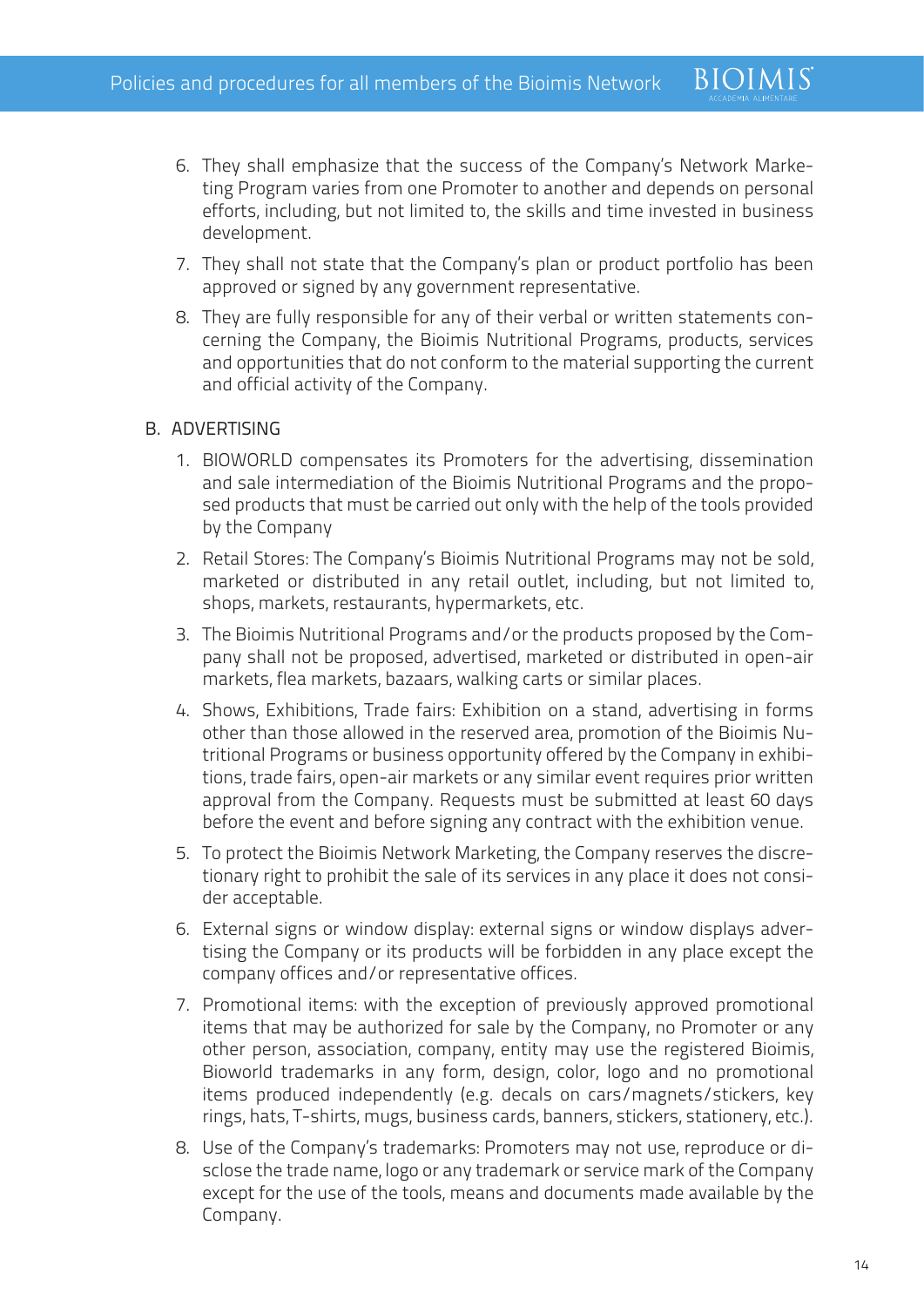9. Promoters agree to avoid any reference or link to websites of any third-party bibliographic material for the purpose of verifying or highlighting medicinal or therapeutic effects of the Bioimis Nutritional Programs and any service offered by the Company or its components. In this regard, these third-party declarations become direct declarations without appropriate validation.

**BIOIMIS** 

- 10.Promoters must avoid any false reference to authorities (e.g., deities, doctors, nurses, therapists, scientists, Company officials, etc.) during the dissemination and/or presentation of the Bioimis Nutritional Programs, the proposed products or the opportunities offered by the Company.
- 11.Promoters shall not charge the Company, or other Promoters of their structure, any cost in order to obtain a profit for any service, training, advertising brochures, materials, websites, association or other material related to the Company.
- 12.In order to avoid any conflicts of interest, Promoters shall not sell, display or publicise the Bioimis Nutritional Programs or the Company's services in conjunction with similar products not belonging to the Company in any physical or electronic retail, exposure or advertising.
- 13.The Company prohibits Promoters from promoting the products of another competitor company together with the Bioworld Company's products in any physical or electronic retail, exposure or advertising (for competitors we mean another company that proposes Diets, Nutritional Education Programs and/ or dietary products or supplements).
- 14.All requests for advertising approval must be submitted together with a hard copy of the proposed material, before the material is published or distributed. These advertisements include, but are not limited to: advertising leaflets, audio or video tapes, e-mails, exhibits, vehicle signs, bulletin boards, websites, Internet communications, telephone messages, printed announcements, goods, etc. Any material approved in writing by the Company is for personal use and for exclusive distribution within the Promoter's structure.
- 15.Marketing through mass media is not permitted and any request for such projects will be rejected. Examples of this type of marketing include appearance and information or commercial advertising on radio and television, billboards and/or online media.
- 16.Promoters may not sell or distribute any recordings regarding an event, meeting, Company meeting without prior written authorization from BIOWORLD. Furthermore, Promoters may not reproduce for the sale or for personal use any recording of presentations on audio or video tape produced by the Company.
- 17.The Company reserves the right, at its sole discretion, to request the immediate elimination of any non-compliant or offensive material used by Promoters to promote the products or opportunities offered by the Company.
- 18.Violation of any of the above limitations may result in immediate suspension and/or termination of the Contract.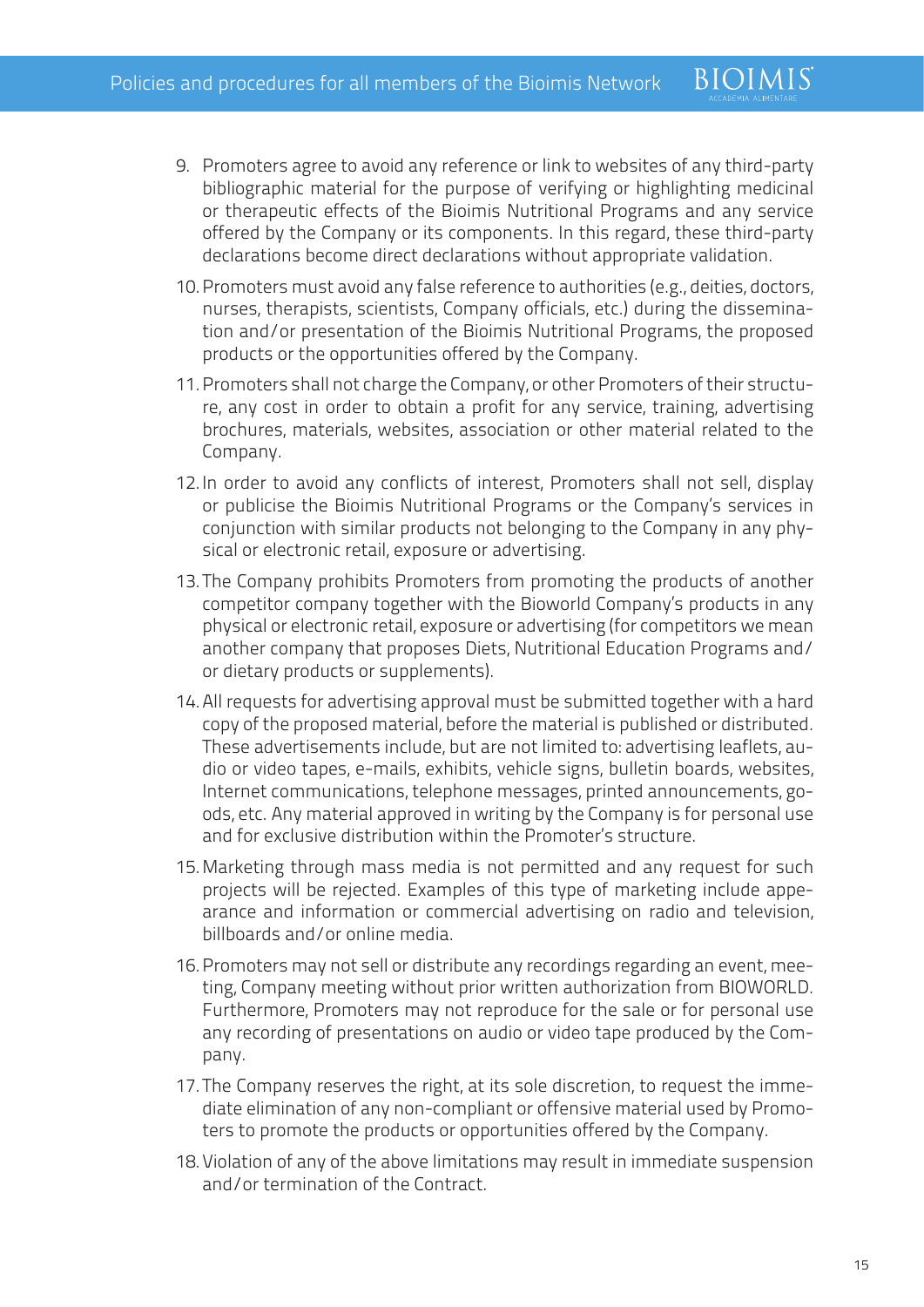#### C. ADVERTISING ON THE INTERNET

- 1. All general advertising provisions apply to internet/electronic advertising, including posts on any social media site (e.g., Facebook, Twitter, MySpace, Linkedin, Google AdWords) or opinion sites (e.g. blogs, Yelp, etc.)
- 2. Promoters shall not promote or sell the Bioimis Nutritional Programs, the Company's services in any auction or electronic or physical sales site (including, but not limited to, eBay, Craigslist, Yahoo, etc.). To protect the proposed Network Marketing activity from person to person, the Company may, at its discretion, prohibit its products being promoted or sold on any electronic site that is not deemed acceptable.
- 3. Domain names that are intended to be used for marketing the products or opportunities offered by the Company must be submitted for approval before purchase.
- 4. Promoters are not authorized to use the trade name "BIOIMIS" and "BIOWOR-LD" or any trademark of the Company (or any derivative or similar variation thereof that may confuse someone and lead them to believe they are dealing with the Company) as part of an e-mail address, domain name, online ad, company name, username and/or contract details. Promoters and all Network members agree to transfer to the Company, at their own expense, any domain name violating this provision.
- 5. In no case may a Promoter claim to be responsible for a location or to be an official representative of the Company.
- 6. The Company offers Promoters personal websites replicated on the Internet with a text approved in advance and photographs so that they can manage their Customers and enrol new Promoters in the Bioimis Network Marketing. Subscription pages or sales/e-commerce platforms that are independent from the replicated Websites issued by the Company will not be authorized to promote the Bioimis Nutritional Programs, services and/or products or have the opportunity offered by the Company to register for the Bioimis Network.
- 7. Promoters shall not create their own independent websites but only use the websites provided by the Company.
- 8. Violation of any of the above limitations will result in immediate suspension and/or termination of the contract pending removal of offensive material and/or investigation (see XI. Disciplinary measures).

#### D. SPAM

- 1. The Company maintains a zero tolerance policy against any spam activity by Promoters. Spam consists of sending bulk or individual e-mails or other messages in an attempt to force information to people who have not specifically expressed the wish or granted approval to receive such information, regardless of whether the message is signed or not.
- 2. Unsolicited e-mails BIOWORLD does not allow Promoters to send unsolicited commercial e-mails, unless such submission complies with applicable laws and regulations and has been approved by the Company prior to sending. Any e-mail sent by the Promoter promoting BIOIMIS and/or BIOWORLD, the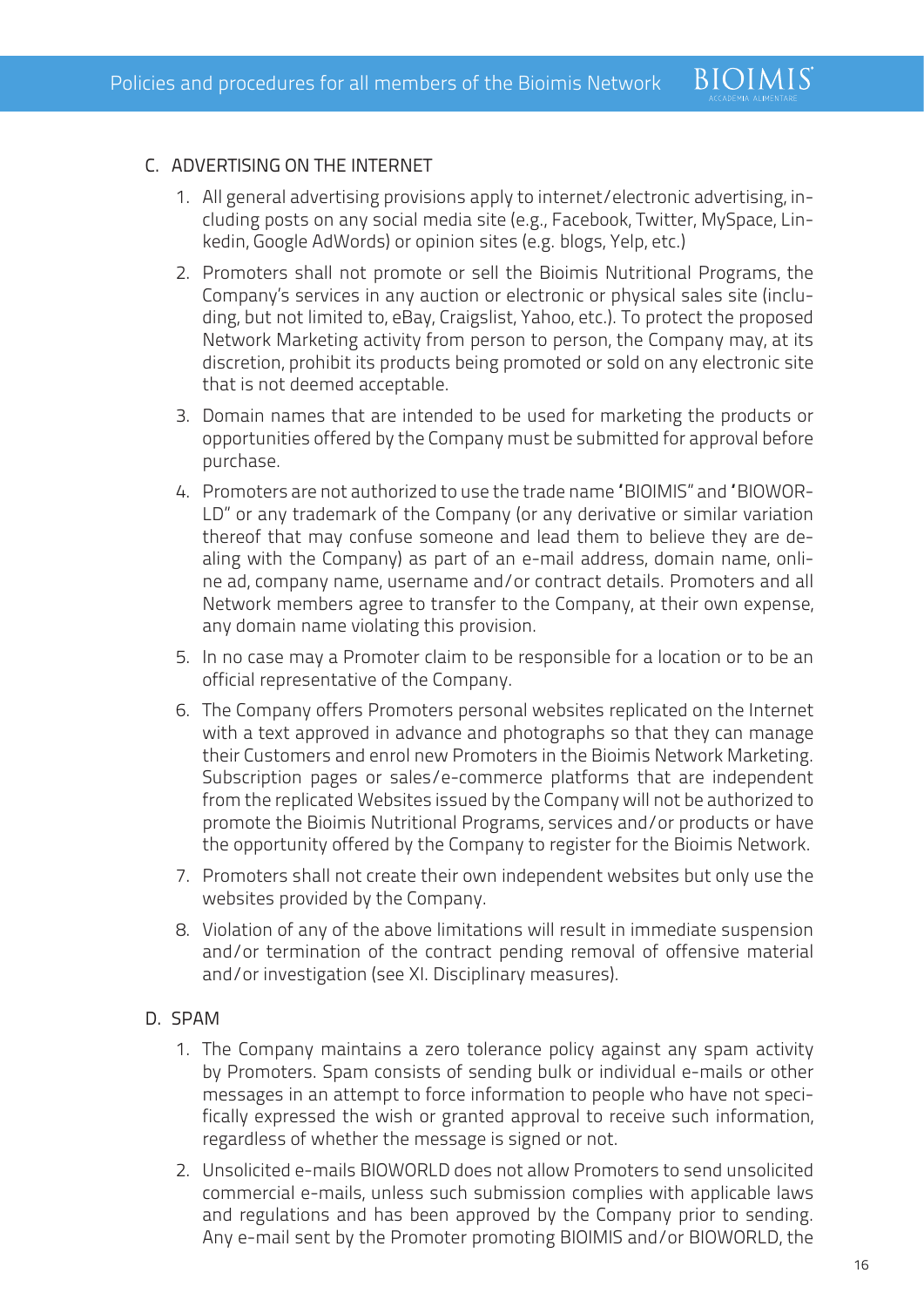**BIOIMIS** 

opportunity offered by BIOWORLD, the Bioimis Nutritional Programs, the services and products offered by BIOWORLD must comply with the following points:

- a. The e-mail must be accompanied by a notice informing the recipient of the fact that the latter has the possibility to reply to the e-mail, through an active reply e-mail address, to request that in the future they no longer want to receive offers or correspondence via e-mail. An active reply e-mail address must be present to the sender.
- b. The e-mail must include the Promoter's physical address.
- c. The e-mail must clearly and visibly affirm that the message is an advertisement or an offer.
- d. The use of deceptive words in the subject line and/or false information in the title is prohibited.
- e. All requests not to receive any more advertising mail or proposals concerning the Bioimis Nutritional Programs, the services and/or products proposed by BIOWORLD, received by e-mail or by post, must be respected. If a Promoter receives a similar request from a recipient of an e-mail, the Promoter must also send the request to the Company.
- f. The Company may periodically send commercial e-mails in the name of the Promoters as - when stipulating the Contract with the Company - the Promoter agrees that the Company may send such e-mails and that the Promoter's physical and electronic address are included in said e-mails, as described above. Promoters must comply with requests expressing the wish not to receive more e-mails regarding the Bioimis Nutritional Programs, services and/or products offered by BIOWORLD.
- 3. Unnecessary automatic call systems and faxes
	- a. Except as provided in this paragraph, Promoters may not use or transmit unsolicited faxes or use an automatic dialing system in relation to the performance of their business activity with BIOWORLD.
	- b. The term "automatic number dialing system" refers to those devices that have the capacity to: (a) store or generate telephone numbers to be called, using a causal or sequential number generator; and (b) dial these numbers.
	- c. The term "unsolicited faxes" means the transmission by fax of any material or information that publicizes or promotes the Bioimis Nutritional Program, the services and/or products proposed by BIOWORLD, the compensation plan or any other aspect of the Company that is transmitted to any person, with the exception of faxes: (a) sent to any person who has previously expressed an invitation or an authorization; or (b) any person with whom the Promoter has established a collaborative or personal relationship.
	- d. The term "established a collaborative or personal relationship" means a previous or existing relationship consisting of a two-way voluntary communication between a Promoter and a person, based on: (a) an inquiry, a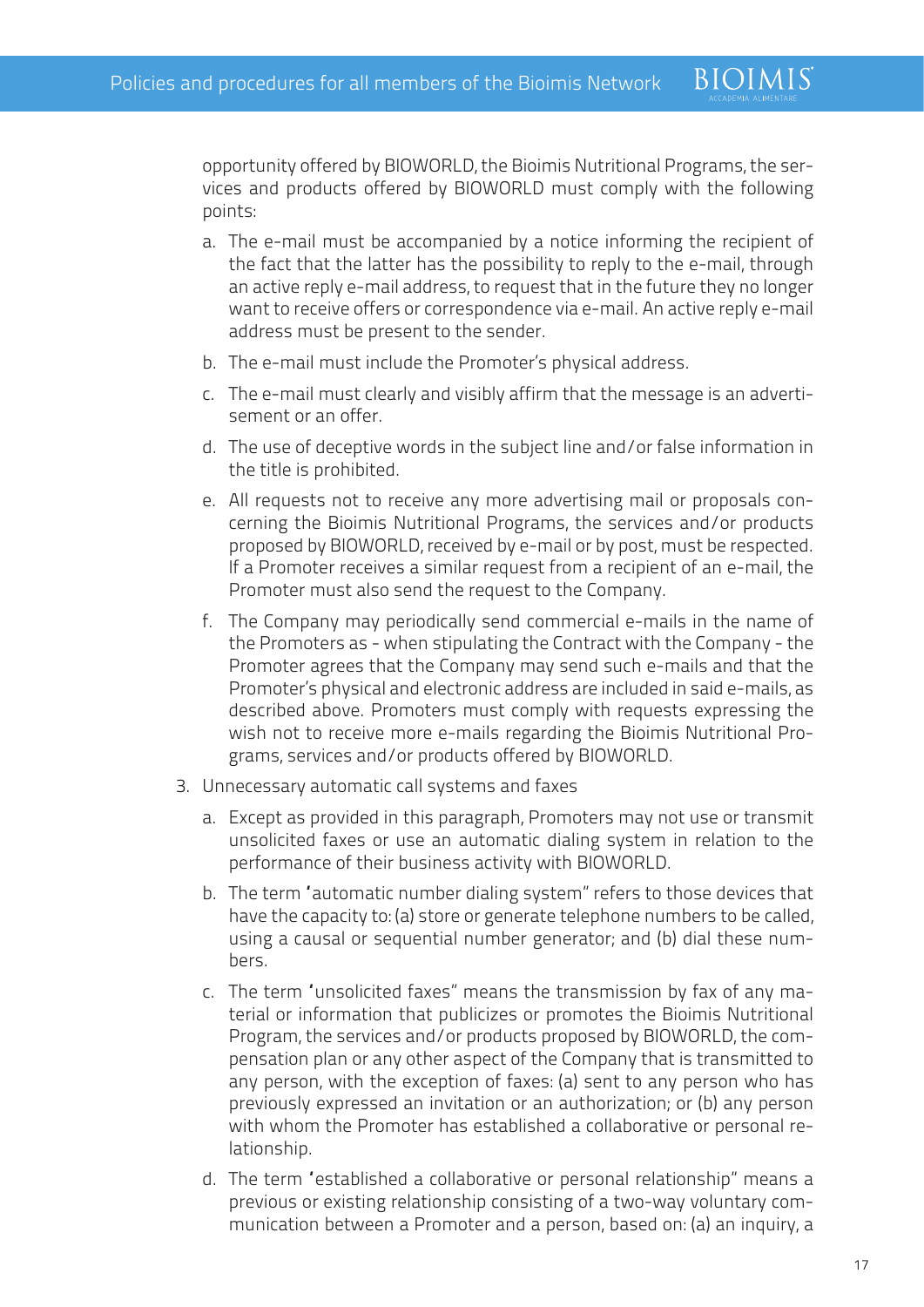request, a purchase or a transaction by the person regarding the products offered by the Promoter in question; or (b) a personal or family relationship, which has not previously been concluded by either party.

**BIOIMIS** 

4. Telemarketing techniques

Promoters must not use telemarketing to exercise their BIOWORLD business. The term "telemarketing" means sending one or more telephone calls to an individual or an entity to induce the purchase of the Bioimis Nutritional Programs, the services and/or products offered by BIOWORLD, or to involve them in the opportunity offered by the Bioimis Network Marketing. Current legislation establishes the limitations of telemarketing practices and Promoters are responsible for observing these laws. The "cold calls" made to potential customers or Promoters who promote the BIOWORLD products or services or the opportunity offered by the Company constitute telemarketing and are therefore prohibited.

#### E. RELATIONSHIPS WITH MASS-MEDIA

- 1. According to the Company's policy, all relations with mass media (radio, television or press) must be managed by company spokespeople determined by the Company.
- 2. Promoters must not respond or attempt to respond to requests from the media relating to the Company, the Bioimis Nutritional Program, services, products, or their BIOWORLD Independent Promoter activity, and agree to immediately report any requests received to the Company at info@bioimisworld.com.

# F. FACTORY BRAND, REGISTERED TRADEMARKS, OWNERSHIP INFORMATION AND COMMERCIAL SECRETS

The Bioimis brand and the Bioworld brand are an important and valuable asset. They help identify Bioworld Company products around the world and distinguish them from those of other competitors. The Company must protect its trademark from misuse and any kind of violation, otherwise it may fail. Whenever a trademark, a registered trademark, a logo or a symbol are used improperly or are used by someone other than the owner, the value and importance of the trademark can be greatly diminished. Therefore the Company will make every effort to protect its trademark, company logo and related designs, so that no one else can use them. The rules set out below have been developed to maintain the integrity of the Company's trademark and to ensure that the Company's name and trademarks are available exclusively for the Company's business.

- 1. Request for authorization before use: The Company will not allow anyone, including Promoters, to use its trade name (company name), licensed brands (Bioimis), trademarks (product names such as Bioimis Nutritional Program), drawings, or symbols, without the Company's prior authorization.
- 2. Promoters may not use or attempt to register any current or subsequently acquired trade name, trademark, registered trademark, service name, logo, product name, company name of the Company (collectively called Intellectual Property), or any derivative or variation similar to the same in such a way that they can create confusion, errors or deception regarding the source of the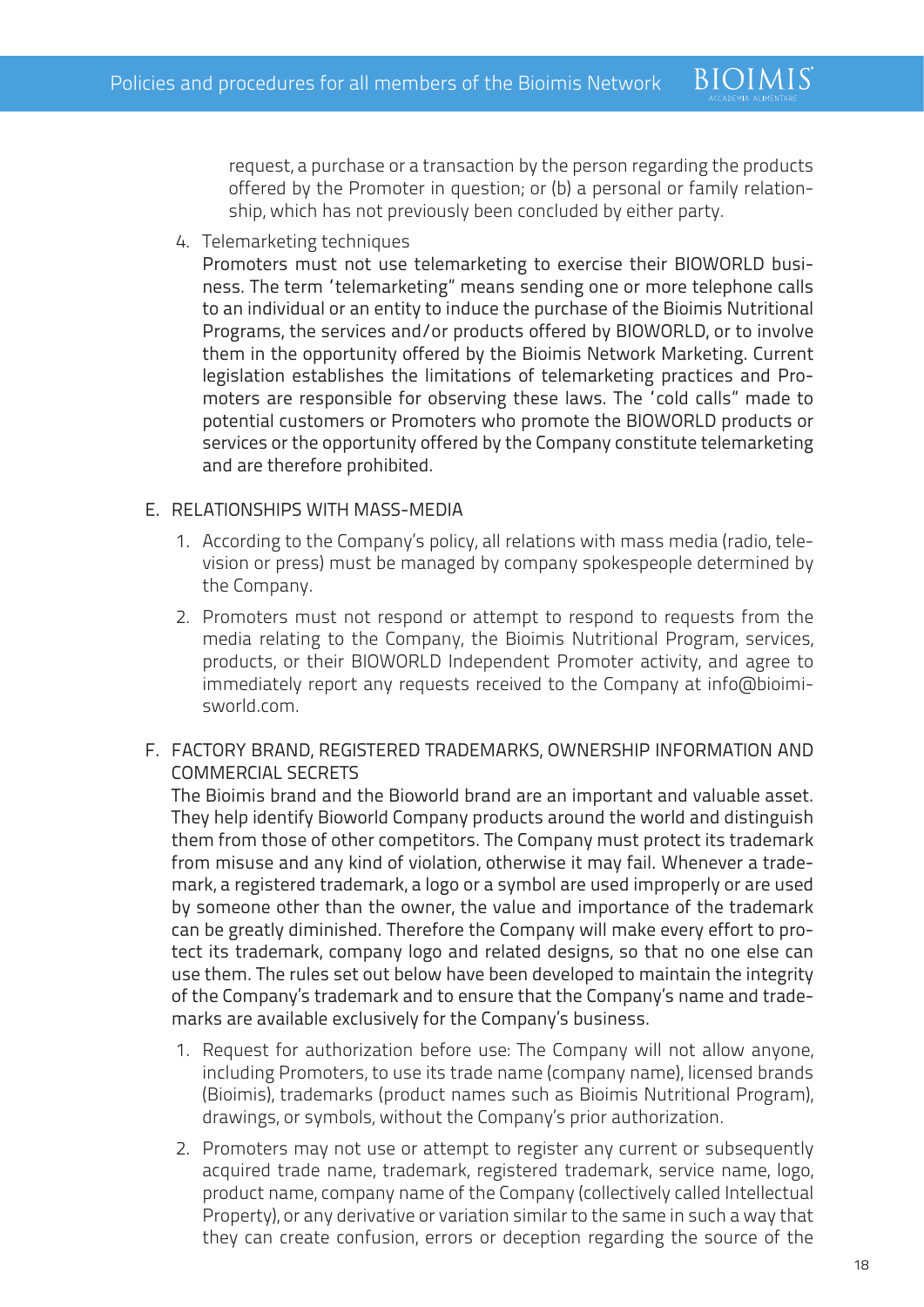**BIOIMIS** 

advertised products or services.

- 3. Promoters may not use the Company's Intellectual Property in a company name, e-mail address, domain name or Internet subdomain, telephone number, online advertising, username or any other addresses, contacts or titles.
- 4. The Promoter agrees to immediately reassign to the Company any corporate name registration, trade names, trademarks or company Internet domain names registered or booked in violation of this provision. Failure to comply with this provision will result in the immediate cancellation of Promoter status.
- 5. The information on the Promoter including: names, addresses, e-mail addresses and telephone numbers of other Promoters are a trade secret that constitute information owned by the Company.
- 6. The Company's proprietary information is transmitted to the Promoter confidentially on the basis of this confidentiality and non-disclosure agreement.
- 7. Promoters agree not to disclose such information to third parties or use it for non-business purposes or to compete with the Company.
- 8. The Promoter recognizes that such proprietary information of the Company has such a characteristic that makes it unique and that disclosure or use of the same in violation of this policy will cause irreparable damage to the Company's and independent Promoter's activities.
- 9. At the Company's request, any current or former Promoter will return the original of the proprietary information and all copies to the Company.
- 10.Promoters are freelancers, and the Company does not impose any restrictions on any of the Promoter's activities of participation or sales in other activities or programs of Network Marketing or direct sales, provided that this is not an opportunity directly in competition with BIOWORLD.

# **X. TRANSLATION FOREIGN LANGUAGES**

From time to time, the Company may provide foreign language translations of marketing material, sales and provisions. In the event that discrepancies emerge in the drafting, meaning or interpretation between English and foreign language translation, the English version will always prevail.

#### **XI. PRIVACY DECLARATION**

- 1. The Company maintains its firm commitment to respect confidentiality and will do its utmost to protect the data security of Customers and Promoters who decide to exercise a BIOWORLD activity. The Company guarantees security measurements to protect data loss, misuse, alterations of confidential information of the Promoter or Customer collected and managed by it. The Company uses recognized leaders in the "secure server" and "encryption" technology to protect the transactions of Clients and members of the Bioimis Network Marketing as Promoters, and takes any precautions necessary to protect against identity theft or fraud relating to credit cards, including the verification of information on the Promoter or on the Customer at each transaction.
- 2. Promoters acknowledge that they will receive or have access to certain per-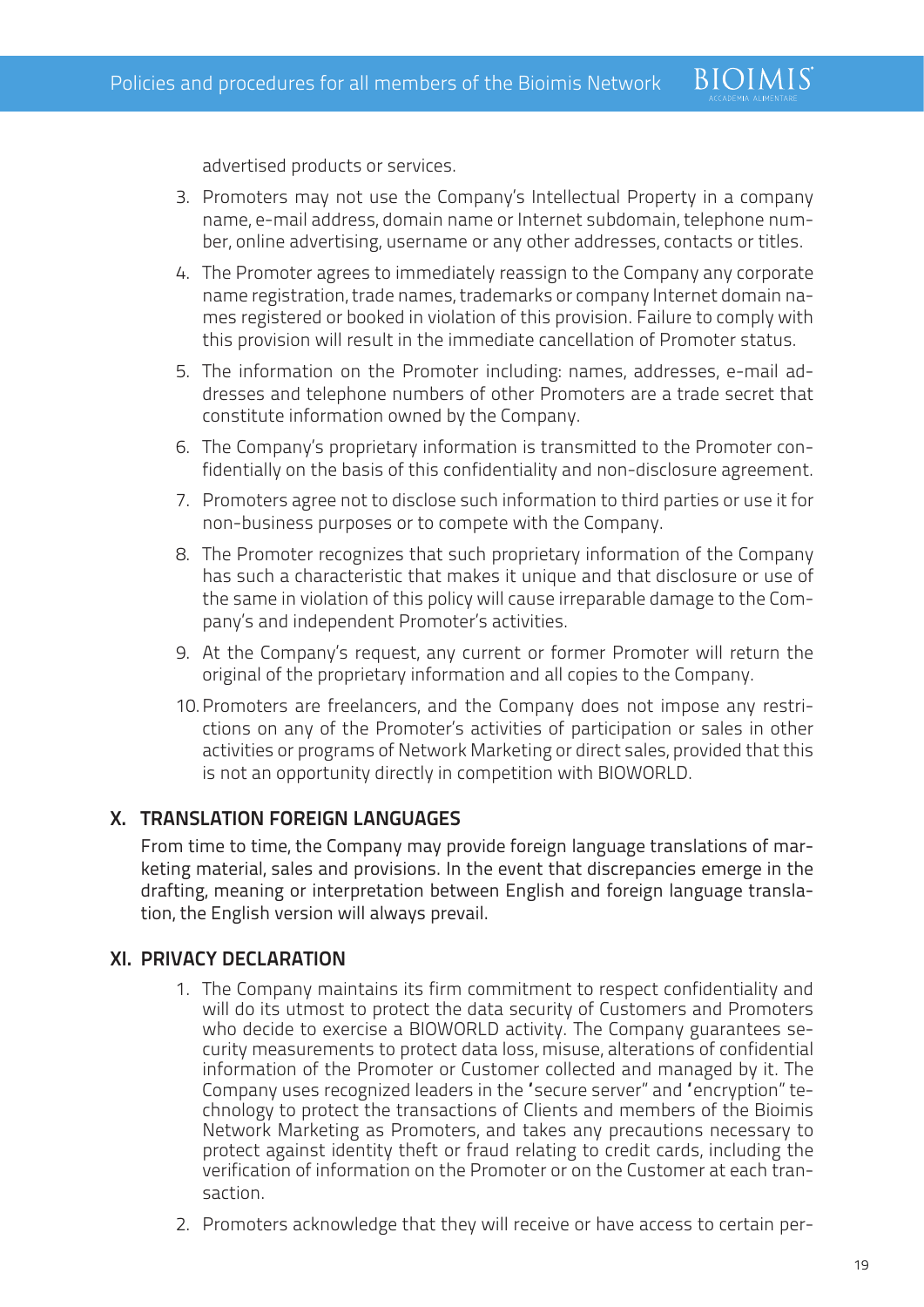sonal information. Promoters will keep this information separate and distinct from any other information used or stored by the Promoter, and engage with the Company to collect, use and/or disclose personal information only for purposes authorized by the Company in respect of use and/or disclosure of personal information. The Promoter will always comply with the applicable privacy legislation and will immediately inform the Company of any violations or suspected breaches of security to protect personal information. In any case, the rules signed in the privacy policy signed in the Application to become a BIOWORLD Promoter are valid

**BIOIMIS** 

# **XII. CHANGES TO THE PROGRAM**

The Company has the right to change the Compensation Plan, the prices of services, policies and procedures. These changes will be immediately binding upon communication to the Promoter. Updates will be published on the Promoter's back office. A hard copy will be made available upon written request of the Promoter. Promoters agree to abide by these changes. In such cases the Promoter will have the right to withdraw from the Contract with 14 days' notice.

## **XIII. CLAUSE OF NON RENUNCIATION**

Failure by the Company to exercise the rights contained in this document, the BIOWORLD Compensation Plan, the Application to become a Bioworld Sales Promoter or any other document referred to in this document, shall not constitute a waiver of the Company's right to request the application of the same. The waiver of this right by the Company can only be made effective in writing by an authorized officer of the Company.

#### **XIV. EXECUTION OF THE PROVISIONS**

If any provision of this contract is not valid, illegal or not executable for any reason, the Company may modify or delete that provision. The modification or elimination of any clause or provision will not affect in any way the remaining clauses and provisions, which will remain in full force and effect.

# **XV. APPLICABLE LEGISLATION, JURISDICTION AND THE COMPETENT COURT**

Any dispute between the Parties concerning the interpretation, execution and/or termination of the Contract will be the exclusive competence of the Court of Padua, Italy. The Company reserves in any case the right to appeal to the Judge of the place where the Promoter has his/her residence or domicile.

#### **XVI. CONTACTS**

|            | Telefono: +39 0499402333                                            |
|------------|---------------------------------------------------------------------|
| Website:   | www.bioimis.com                                                     |
|            | E-mail: info@bioimisworld.com                                       |
| Indirizzo: | BIOWORLD Srl - Via Macello 45, 35013 - Cittadella (Padova) - Italia |

© 2017 BIOWORLD Ltd